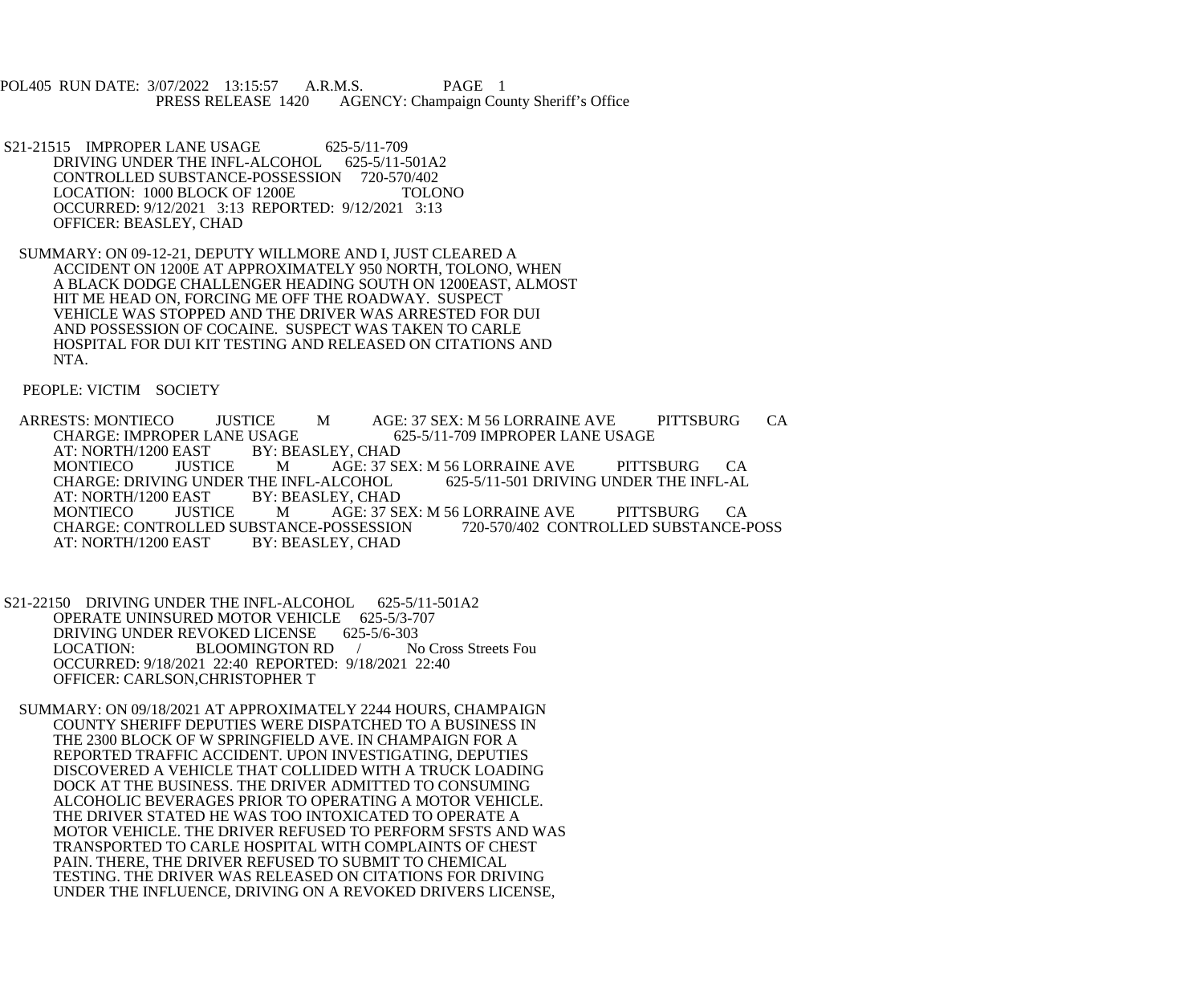POL405 RUN DATE: 3/07/2022 13:15:57 A.R.M.S. PAGE 2<br>PRESS RELEASE 1420 AGENCY: Champaign Cou AGENCY: Champaign County Sheriff's Office AND OPERATING AN UNINSURED MOTOR VEHICLE. THE DRIVER'S VEHICLE WAS SEIZED PURSUANT TO AN ARTICLE 36 FORFEITURE.

PEOPLE: VICTIM SOCIETY

ARRESTS: JORDAN WILLIE JAMES AGE: 67 SEX: M 1503 KINCH #A URBANA IL<br>CHARGE: DRIVING UNDER THE INFL-ALCOHOL 625-5/11-501 DRIVING UNDER THE INFL-AL CHARGE: DRIVING UNDER THE INFL-ALCOHOL<br>AT: 611 W PARK ST BY: CARLSON,CHRIST AT: 611 W PARK ST BY: CARLSON, CHRISTOPHER T<br>JORDAN WILLIE JAMES AGE: 67 SEX: M 15 AGE: 67 SEX: M 1503 KINCH #A URBANA IL<br>OR VEHICLE 625-5/3-707 OPERATE UNINSURED MOTOR V CHARGE: OPERATE UNINSURED MOTOR VEHICLE<br>AT: 611 W PARK ST BY: CARLSON.CHRISTOP BY: CARLSON, CHRISTOPHER T JORDAN WILLIE JAMES AGE: 67 SEX: M 1503 KINCH #A URBANA IL CHARGE: DRIVING UNDER REVOKED LICENSE<br>AT: 611 W PARK ST BY: CARLSON.CHRIST BY: CARLSON, CHRISTOPHER T

S21-22763 IMPROPER LANE USAGE-ONE-WAY ST 625-5/11-708 DRIVING UNDER THE INFL-ALCOHOL 625-5/11-501A2<br>BREATH ALCOHOL OVER LIMIT 625-5/11-501(A)1 BREATH ALCOHOL OVER LIMIT ILLEGAL TRANSPORTATION OF LIQUOR 625-5/11-502 LOCATION: 00 BLOCK OF 1500E @ E CENTRAL AV THOMASBORO OCCURRED: 9/26/2021 1:50 REPORTED: 9/26/2021 1:57 OFFICER: BOLT, GAGE

 SUMMARY: ON 9/26/21 AT APPROXIMATELY 0157 HOURS DEPUTIES CONDUCTED A TRAFFIC STOP ON A VEHICLE THAT WAS PROCEEDING NORTHBOUND IN THE SOUTHBOUND LANES ON ROUTE 45 IN RURAL THOMASBORO. THE MALE ADMITTED TO BEING INTOXICATED AND WAS PLACED UNDER ARREST AFTER REFUSING STANDARDIZED FIELD SOBRIETY TESTS. THE MALE WAS TRANSPORTED TO THE CHAMPAIGN COUNTY SATELLITE JAIL WHERE HE COMPLIED WITH CHEMICAL TESTING.

PEOPLE: VICTIM SOCIETY

ARRESTS: COLEMAN WILLIE AGE: 40 SEX: M 1737 N AUSTIN AV APT #1 CHICAGO IL<br>CHARGE: IMPROPER LANE USAGE-ONE-WAY ST 625-5/11-708 IMPROPER LANE USAGE-ONE-W CHARGE: IMPROPER LANE USAGE-ONE-WAY ST<br>AT: CENTRAL AVE/1500 E BY: BOLT. GAGE AT: CENTRAL AVE/1500 E<br>COLEMAN WILLIE COLEMAN WILLIE AGE: 40 SEX: M 1737 N AUSTIN AV APT #1 CHICAGO IL<br>CHARGE: DRIVING UNDER THE INFL-ALCOHOL 625-5/11-501 DRIVING UNDER THE INFL-AL CHARGE: DRIVING UNDER THE INFL-ALCOHOL<br>AT: CENTRAL AVE/1500 E BY: BOLT, GAGE AT: CENTRAL AVE/1500 E COLEMAN WILLIE AGE: 40 SEX: M 1737 N AUSTIN AV APT #1 CHICAGO IL CHARGE: BREATH ALCOHOL OVER LIMIT OVER LIMIT 625-5/11-501 BREATH ALCOHOL OVER LIMIT BY: BOLT. GAGE AT: CENTRAL AVE/1500 E COLEMAN WILLIE AGE: 40 SEX: M 1737 N AUSTIN AV APT #1 CHICAGO IL<br>CHARGE: ILLEGAL TRANSPORTATION OF LIQUOR 625-5/11-502 ILLEGAL TRANSPORTATION OF CHARGE: ILLEGAL TRANSPORTATION OF LIQUOR<br>AT: CENTRAL AVE/1500 E BY: BOLT, GAGE AT: CENTRAL AVE/1500 E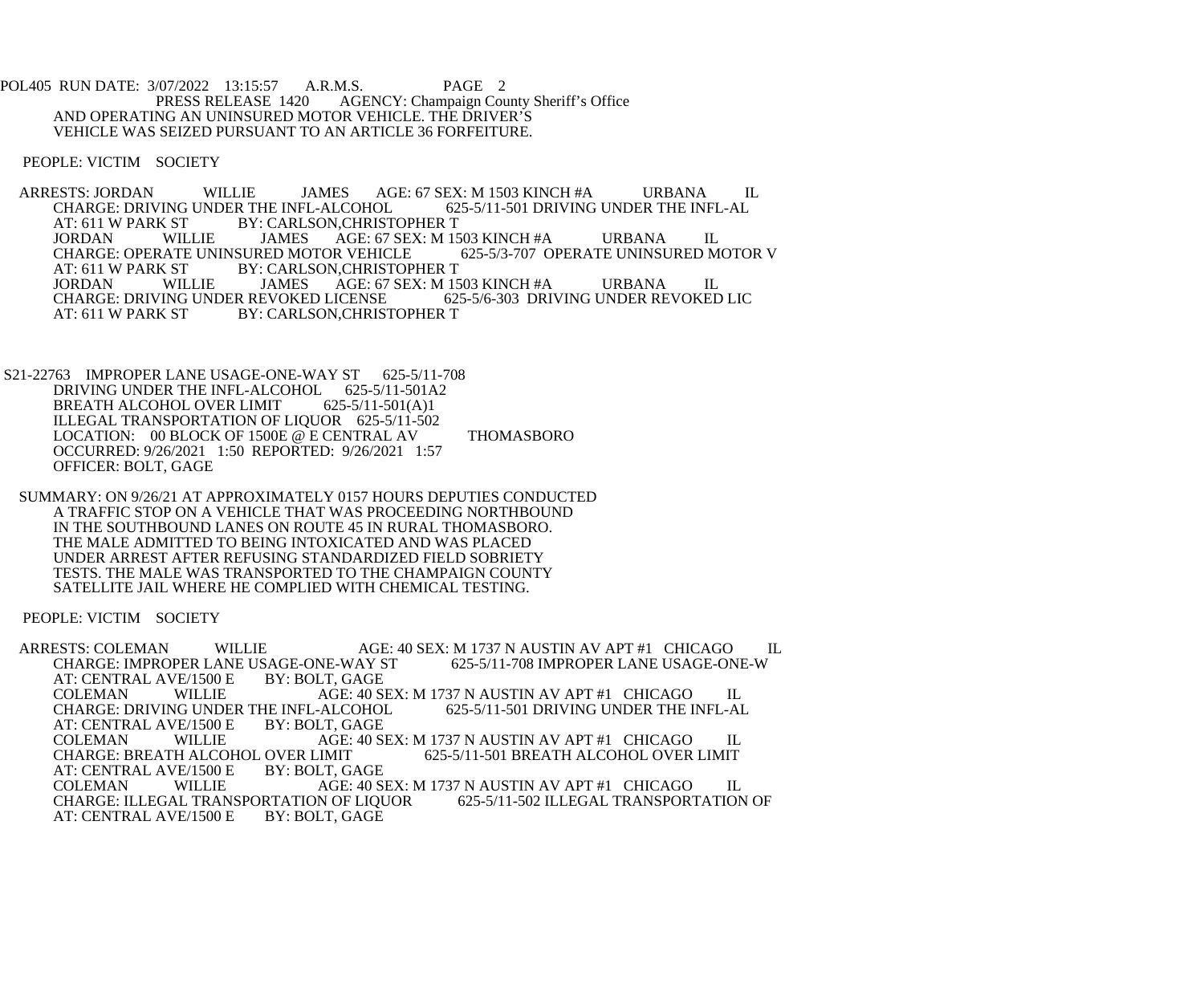POL405 RUN DATE: 3/07/2022 13:15:57 A.R.M.S. PAGE 3 PRESS RELEASE 1420 AGENCY: Champaign County Sheriff's Office

- S21-23737 BATTERY-DOMESTIC 720-5/12-3.2 LOCATION: 100 BLOCK OF SHERIDAN ST N SCOTT TWP OCCURRED:10/07/2021 11:03 REPORTED: 10/07/2021 11:03 OFFICER: GOOD, ANDREW
- SUMMARY: CCSO RESPONDED TO THE 100 BLOCK OF N SHERIDAN DRIVE, SEYMOUR, FOR A DOMESTIC BATTERY BETWEEN A FATHER AND SON, BOTH OF WHOM WERE ADULTS. UPON ARRIVAL, BOTH MADE ALLEGATIONS OF BEING BATTERED BY THE OTHER, BUT THERE WAS NOTHING TO CORROBORATE EITHER PARTIES STATEMENT OR EVIDENCE TO SUGGEST WHO THE PRIMARY AGGRESSOR WAS. BOTH PARTIES WERE SEPARATED.

 OFFENDER AGE: 38 SEX: M OFFENDER AGE: 61 SEX: M VICTIM AGE: 38 SEX: M SEYMOUR IL VICTIM AGE: 61 SEX: M PIERSON STATION IL

- S21-23797 ASSIST OTHER POLICE DEPT LOCATION: 2700 BLOCK OF SPRINGFIELD AV W CHAMPAIGN OCCURRED:10/08/2021 1:48 REPORTED: 10/08/2021 1:50 OFFICER: SELLEK, KYLE
- SUMMARY: ASSISTED CPD ON A TRAFFIC STOP FOR A SUSPECTED STOLEN VEHICLE THAT HAD JUST OCCURRED. IT WAS LATER DETERMINED THE VEHICLE WAS NOT INVOLVED. INFORMATION REPORT ONLY.

S22-03458 ASSIST OTHER POLICE DEPT<br>LOCATION: EASTWOOD DR N

/ FRANKLIN ST/E EASTWO OCCURRED: 2/13/2022 15:57 REPORTED: 2/13/2022 15:59 OFFICER: GOOD, ANDREW

- SUMMARY: CHAMPAIGN COUNTY SHERIFF'S OFFICE ASSISTED THE MAHOMET POLICE DEPARTMENT IN APPREHENDING A SHOPLIFTER IN THE 200 BLOCK OF N EASTWOOD DRIVE (MAHOMET), WHO HAD FLED FROM OFFICERS ON FOOT.
- PEOPLE: VICTIM SOCIETY OFFENDER AGE: 26 SEX: M
- S22-03589 BURGLARY 720-5/19-1 CRIMINAL DAMAGE TO PROPERTY 720-5/21-1<br>LOCATION: WINDSOR PL / UNK LOCATION: WINDSOR PL / UNKNOWN/W WINDSOR RD OCCURRED: 2/14/2022 21:00 REPORTED: 2/15/2022 8:34 OFFICER: PRYOR, BILLY
- SUMMARY: THE VICTIM REPORTED THAT SOMEONE HAD BROKEN INTO HIS PULL BEHIND TRAILER AND STOLEN A GAS GENERATOR.

PROPERTY: STOLEN 1 CONSTRUCTION EQUIPMENT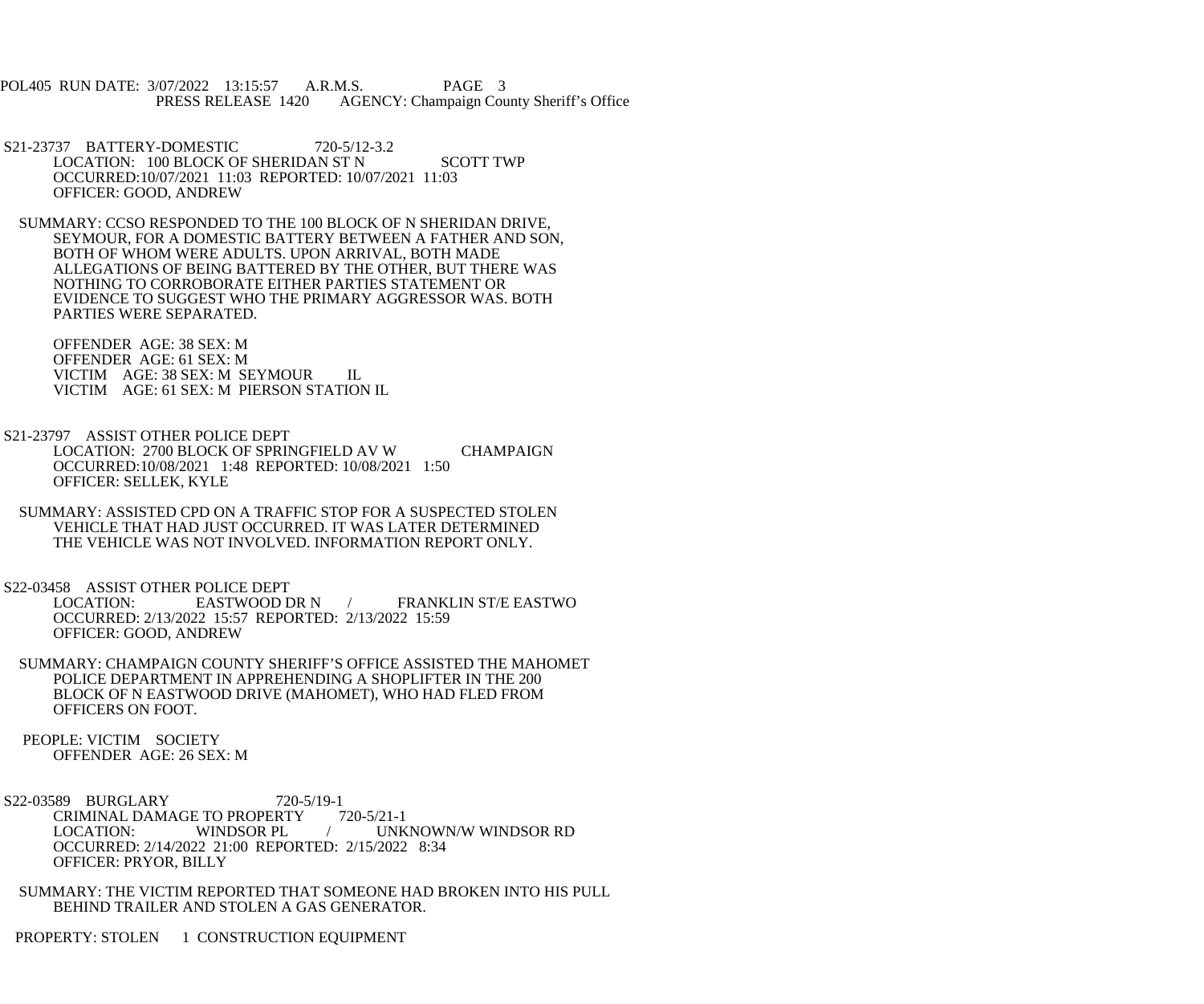POL405 RUN DATE: 3/07/2022 13:15:57 A.R.M.S. PAGE 4<br>PRESS RELEASE 1420 AGENCY: Champaign Cou AGENCY: Champaign County Sheriff's Office DAMAGED 1 LOCK

 OFFENDER SEX: RACE: HEIGHT: 000 WEIGHT: 000 HAIR: EYES: VICTIM AGE: 39 SEX: M CHAMPAIGN IL

S22-03794 WARRANT-IN STATE

 OPERATE UNINSURED MOTOR VEHICLE 625-5/3-707 DRIVING UNDER SUSPENDED LICENSE 625-5/6-303 SPEEDING (TOO FAST FOR CONDITIONS) 625-5/11-601A LOCATION: 2100E / 2400N/2485N OCCURRED: 2/17/2022 12:52 REPORTED: 2/17/2022 12:57 OFFICER: SELLEK, KYLE

 SUMMARY: DEPUTIES RESPONDED TO THE REPORT OF A SINGLE VEHICLE ACCIDENT IN COMPROMISE TOWNSHIP. THE DRIVER AND SOLE OCCUPANT WAS FOUND TO HAVE AN ACTIVE CHAMPAIGN COUNTY TRAFFIC WARRANT. DRIVER WAS ISSUED A NTA AND CITATIONS. CRASH REPORT COMPLETED.

PEOPLE: VICTIM SOCIETY-WARRANTS/RECOVERED PROPERTY

ARRESTS: KEMP ALEXIS D AGE: 25 SEX: F 1089 ST ANDREWS CR RNATOUL IL<br>CHARGE: WARRANT-IN STATE WARRANT WARRANT-IN STATE CHARGE: WARRANT-IN STATE WARRANT WARRANT-IN STATE<br>AT: 2400 N 2100 E BY: SELLEK. KYLE BY: SELLEK, KYLE KEMP ALEXIS D AGE: 25 SEX: F 1089 ST ANDREWS CR RNATOUL IL<br>CHARGE: OPERATE UNINSURED MOTOR VEHICLE 625-5/3-707 OPERATE UNINSURED MOTOR V CHARGE: OPERATE UNINSURED MOTOR VEHICLE<br>AT: 2400 N 2100 E BY: SELLEK. KYLE AT: 2400 N 2100 E BY: SELLEK, KYLE<br>KEMP ALEXIS DAGE: 25 AGE: 25 SEX: F 1089 ST ANDREWS CR<br>IDED LICENSE 625-5/6-303 DRIVING UNDER SUSPENDED L CHARGE: DRIVING UNDER SUSPENDED LICENSE<br>AT: 2400 N 2100 E BY: SELLEK. KYLE BY: SELLEK, KYLE KEMP ALEXIS D AGE: 25 SEX: F 1089 ST ANDREWS CR RNATOUL IL<br>CHARGE: SPEEDING (TOO FAST FOR CONDITIONS) 625-5/11-601 SPEEDING (TOO FAST FOR CO CHARGE: SPEEDING (TOO FAST FOR CONDITIONS)<br>AT: 2400 N 2100 E BY: SELLEK, KYLE BY: SELLEK, KYLE

- S22-03858 BATTERY-DOMESTIC 720-5/12-3.2 LOCATION: 00 BLOCK OF WASHINGTON ST E URBANA OCCURRED: 2/16/2022 7:00 REPORTED: 2/18/2022 8:49 OFFICER: WILLMORE, JUSTIN
- SUMMARY: ON FEBRUARY 18, 2022, CHAMPAIGN COUNTY SHERIFF'S DEPUTIES WERE DISPATCHED TO THE 2400 BLK E. WASHINGTON ST. URBANA TOWNSHIP FOR THE REPORT OF A CHILD CUSTODY ISSUE. AFTER SPEAKING TO ALL THE INVOLVED PARTIES IT WAS A LEARNED THAT A DOMESTIC BATTERY OCCURRED A FEW DAYS PRIOR. DUE TO CONFLICTING STATEMENTS PROVIDED NO ENFORCEMENT ACTION WAS TAKEN AT THIS TIME.

OFFENDER AGE: 43 SEX: M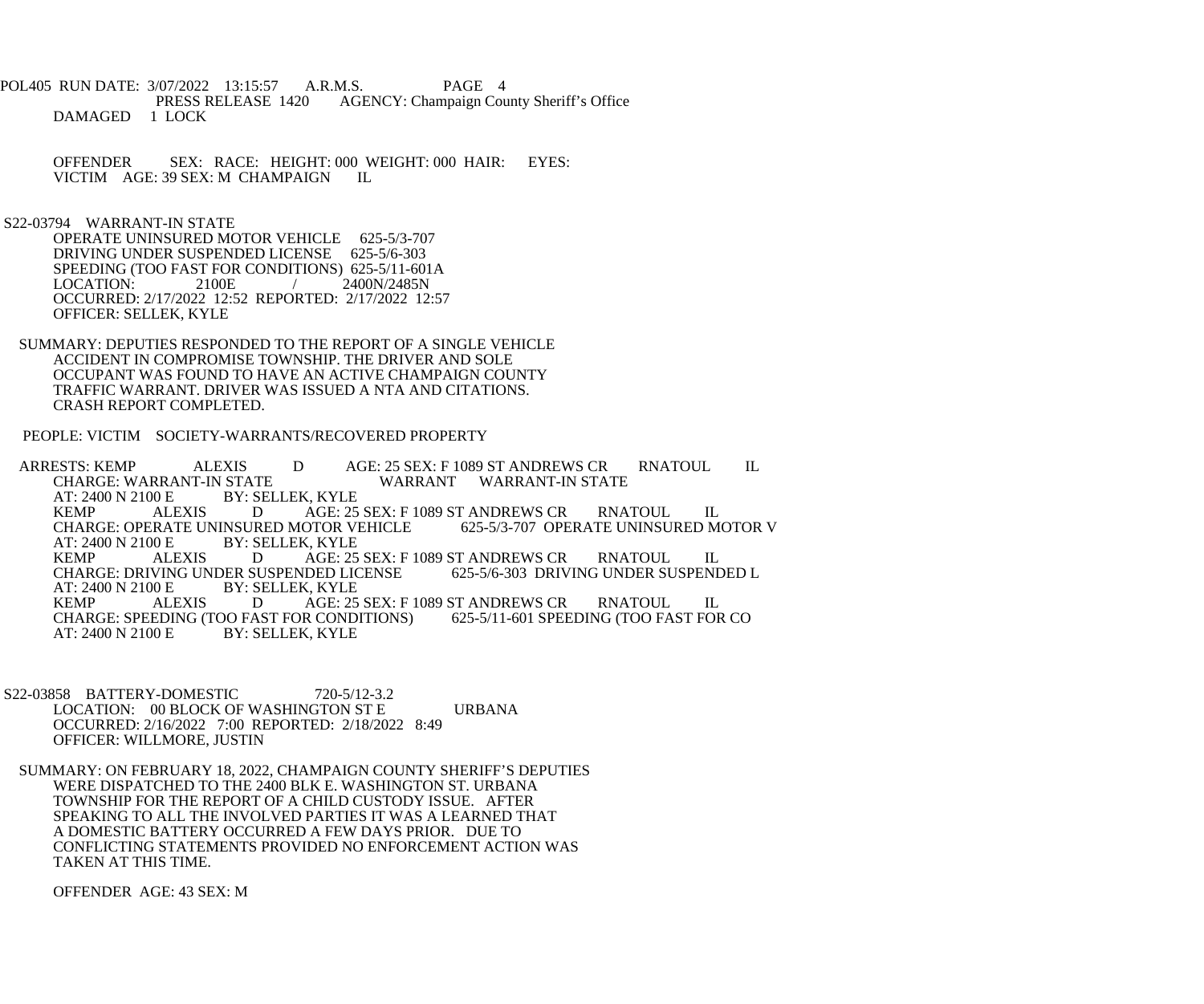POL405 RUN DATE: 3/07/2022 13:15:57 A.R.M.S. PAGE 5 PRESS RELEASE 1420 AGENCY: Champaign County Sheriff's Office VICTIM AGE: 30 SEX: F URBANA IL

 S22-03876 BATTERY-DOMESTIC 720-5/12-3.2 LOCATION: S RISING RD S / @ W CURTIS RD OCCURRED: 2/18/2022 13:30 REPORTED: 2/18/2022 14:23 OFFICER: JAMES, ALEXANDER

 SUMMARY: DEPUTIES RESPONDED TO A CIT CALL, WHICH ULTIMATELY LED TO A DOMESTIC BATTERY INVESTIGATION. NO ARREST WAS MADE.

 OFFENDER AGE: 46 SEX: M OFFENDER AGE: 20 SEX: F VICTIM AGE: 46 SEX: M CONVERSE TX<br>VICTIM AGE: 20 SEX: F CHAMPAIGN IL VICTIM AGE: 20 SEX: F CHAMPAIGN

S22-03897 BATTERY-DOMESTIC 720-5/12-3.2<br>LOCATION: FOURTH ST S / E E E ETHEL ST/PROSPECT OCCURRED: 2/18/2022 21:15 REPORTED: 2/18/2022 21:20 OFFICER: CARLSON,CHRISTOPHER T

 SUMMARY: ON 02/18/2022 AT APPROXIMATELY 2120 HOURS, CHAMPAIGN COUNTY SHERIFF DEPUTIES WERE DISPATCHED TO THE 400 BLOCK OF S. FOURTH ST. IN THE VILLAGE OF SAINT JOSEPH FOR A DOMESTIC DISPUTE BETWEEN AN ANONYMOUS FEMALE CALLER, WHO ALLEGED A MALE WAS VIOLENT, AND AN UNKNOWN MALE PARTY. THE CALLER WAS UNCOOPERATIVE. DEPUTIES INVESTIGATED AND DISCOVERED THE IDENTITIES OF BOTH INVOLVED PARTIES. EVENTUALLY CONTACT WAS MADE AND INFORMATION FOR THIS REPORT WAS OBTAINED. INVOLVED PARTIES WOULD REMAIN SEPARATED FOR THE DURATION OF THE EVENING.

 OFFENDER AGE: 57 SEX: M VICTIM AGE: 47 SEX: F ST JOSEPH IL

 S22-03941 OTHER TROUBLE/INFO RPT EXPIRED REGISTRATION 625-5/3-413F<br>OBSTRUCTING JUSTICE 720-5/31-4 OBSTRUCTING JUSTICE 720-5/31-4<br>THEFT FROM MOTOR VEHICLE 720-5/16-1 THEFT FROM MOTOR VEHICLE<br>LOCATION: SHERWOOD DR LOCATION: SHERWOOD DR / PARK AVE/GRAND AVE OCCURRED: 2/19/2022 17:38 REPORTED: 2/19/2022 17:39 OFFICER: CARLSON,CHRISTOPHER T

 SUMMARY: ON 02/19/2022 AT APPROXIMATELY 1700 HOURS A CHAMPAIGN COUNTY SHERIFF DEPUTY OBSERVED A VEHICLE PARK AT A RESIDENCE IN THE VILLAGE OF SAINT JOSEPH, IL THAT WAS DRIVEN BY A WANTED SUBJECT. SURVEILLANCE WAS CONDUCTED ON THE RESIDENCE UNTIL THE WANTED SUBJECT DEPARTED THE RESIDENCE. THE WANTED SUBJECT WAS NOT APPREHENDED. DURING THE COURSE OF THE INVESTIGATION IT WAS FOUND THAT THE WANTED SUBJECT STOLE ITEMS FROM THE VICTIM. THE VICTIM COOPERATED WITH THE INVESTIGATION, BUT DID NOT WANT TO PURSE CHARGES AGAINST THE WANTED SUBJECT. THE WANTED SUBJECT WAS LATER APPREHENDED BY A DIFFERENT LOCAL AGENCY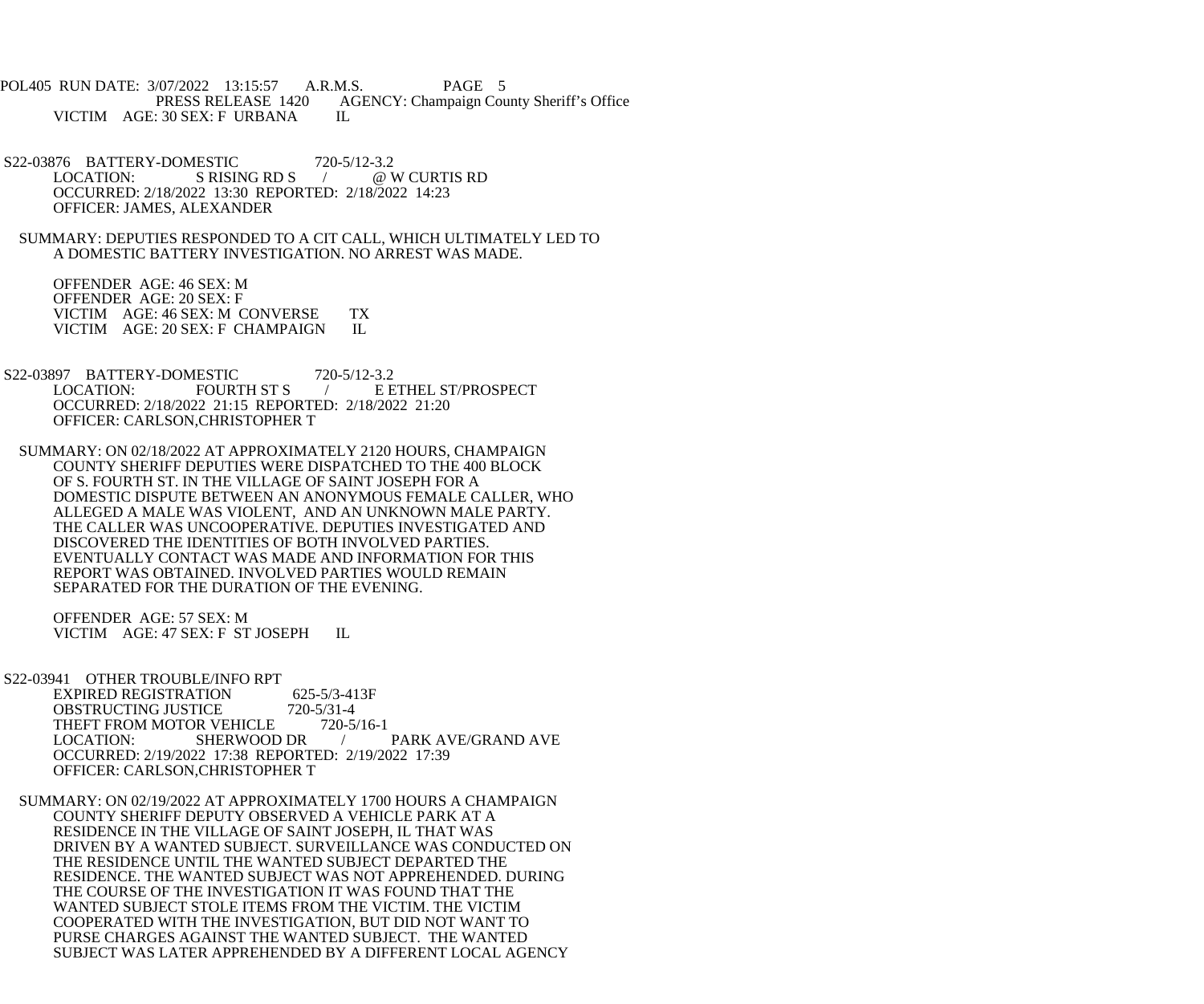POL405 RUN DATE: 3/07/2022 13:15:57 A.R.M.S. PAGE 6<br>PRESS RELEASE 1420 AGENCY: Champaign Cou AGENCY: Champaign County Sheriff's Office WITHIN 48 HOURS. IT WAS DISCOVERED THAT THE WANTED SUBJECT WAS WANTED ON A PROBATION VIOLATION AND IS STILL ON PROBATION.

PROPERTY: STOLEN 10 TOOL

 PEOPLE: VICTIM SOCIETY OFFENDER AGE: 30 SEX: M OFFENDER AGE: 45 SEX: M VICTIM AGE: 45 SEX: M URBANA IL

- S22-03962 ASSIST FIRE DEPT LOCATION: 00 BLOCK OF LINCOLN S PHILO OCCURRED: 2/19/2022 21:13 REPORTED: 2/19/2022 21:15 OFFICER: PLOTNER, BRIAN
- SUMMARY: ON 2/19/22, CHAMPAIGN COUNTY SHERIFF DEPUTIES WERE DISPATCHED TO A GAS STATION IN PHILO TO ASSIST FIRE WITH AN INDIVIDUAL WHO REPORTEDLY SMOKED CANNABIS EARLIER IN THE DAY AND WAS ACTING DIFFERENT. THE REPORTING PERSON TOLD DEPUTIES THAT THE SUBJECT WAS BECOMING AGGRESSIVE AND ANGRY. DEPUTIES ARRIVED AND SECURED THE SCENE BEFORE EMS ARRIVED TO TRANSPORT THE INDIVIDUAL TO THE HOSPITAL.
- PEOPLE: VICTIM AGE: 21 SEX: M CAMARGO IL OFFENDER AGE: 00 SEX: U RACE: U HEIGHT: 000 WEIGHT: 000 HAIR: EYES:

 S22-03964 VIOLATION CIVIL NO CONTACT ORD 740-22/219 WARRANT-IN STATE LOCATION: 100 BLOCK OF I74 MAHOMET OCCURRED: 2/19/2022 21:55 REPORTED: 2/19/2022 21:55 OFFICER: METZLER, JEFFREY

 SUMMARY: DEPUTIES CONDUCTED A TRAFFIC STOP ON A VEHICLE WHO'S REGISTERED OWNER HAD A WARRANT IN THE TOWNSHIP OF MAHOMET. DEPUTIES DETERMINED THE REGISTERED OWNER HAD A VALID WARRANT AND WAS IN THE PRESENCE OF AN INDIVIDUAL WHOM THEY HAD A VALID NO CONTACT ORDER WITH. THE REGISTERED OWNER WAS ARRESTED AND TRANSPORTED TO THE CHAMPAIGN COUNTY SATELLITE JAIL.

PEOPLE: VICTIM AGE: 39 SEX: F MANSFIELD IL VICTIM SOCIETY-WARRANTS/RECOVERED PROPERTY

 ARRESTS: RAUP CODY D AGE: 32 SEX: M 15 LAKEVIEW RD MANSFIELD IL CHARGE: VIOLATION CIVIL NO CONTACT ORD 740-22/219 VIOLATION CIVIL NO CONTAC<br>AT: 174/RT 47 BY: SELLEK, KYLE AT: I74/RT 47 BY: SELLEK, KYLE<br>RAUP CODY DAGE: 3 RAUP CODY D AGE: 32 SEX: M 15 LAKEVIEW RD MANSFIELD IL CHARGE: WARRANT-IN STATE CHARGE: WARRANT-IN STATE WARRANT WARRANT-IN STATE<br>AT: 174/RT 47 BY: SELLEK. KYLE BY: SELLEK, KYLE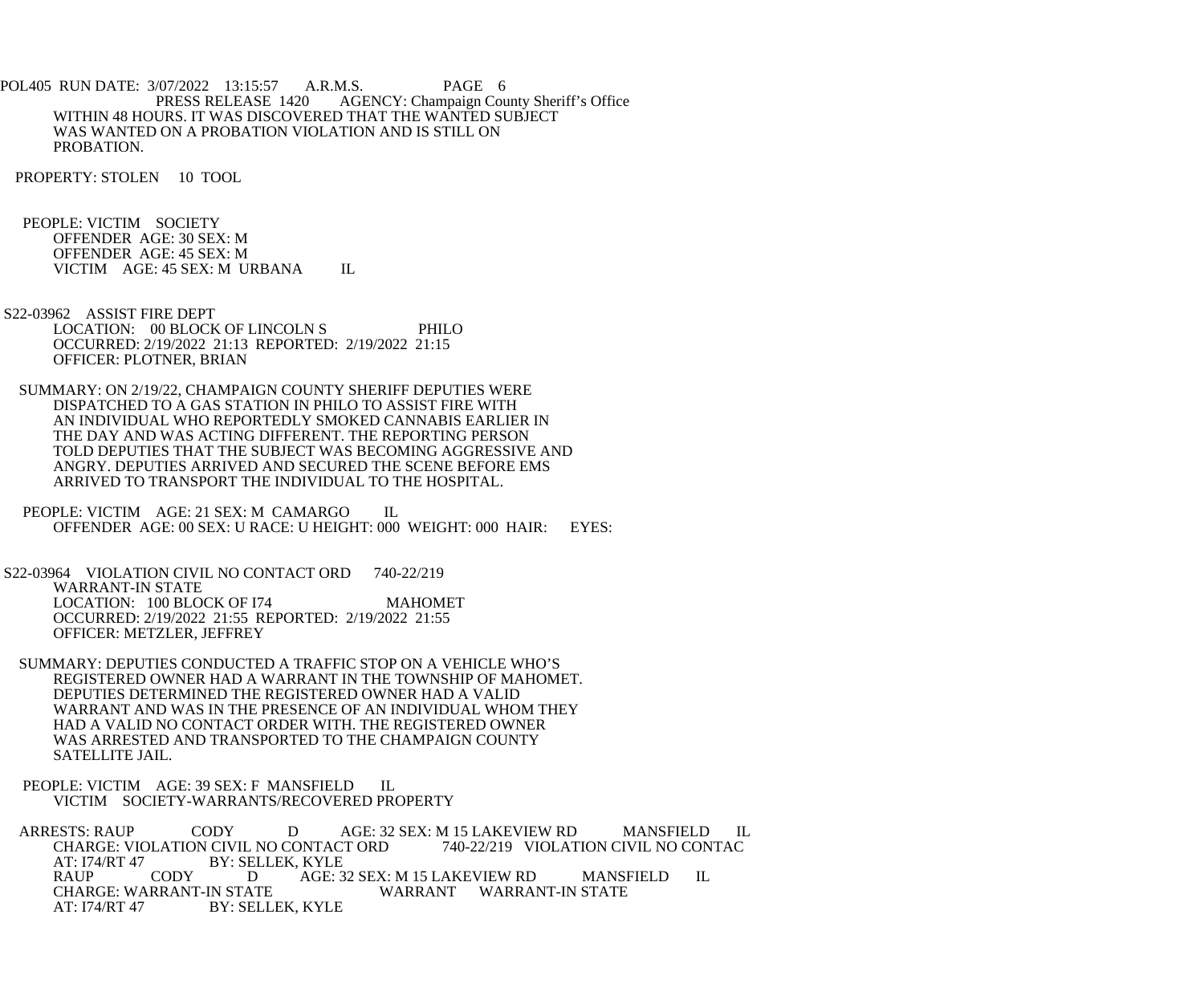POL405 RUN DATE: 3/07/2022 13:15:57 A.R.M.S. PAGE 7 PRESS RELEASE 1420 AGENCY: Champaign County Sheriff's Office

- S22-03970 BATTERY-DOMESTIC 720-5/12-3.2 LOCATION: 00 BLOCK OF MAIN ST. N ST JOSEPH OCCURRED: 2/20/2022 0:50 REPORTED: 2/20/2022 0:56 OFFICER: BEARCE, JAROD
- SUMMARY: ON FEBRUARY 20 2022, AT APPROXIMATELY 0056 HRS. CCSO DEPUTIES WERE DISPATCHED TO AN ADDRESS IN ST. JOSEPH, IL. FOR REPORT OF A DOMESTIC BATTERY. AFTER INVESTIGATING, ONE INDIVIDUAL WAS ARRESTED FOR DOMESTIC BATTERY AND TRANSPORTED TO THE CCSO SATELLITE JAIL.

PEOPLE: VICTIM AGE: 35 SEX: M ST. JOSEPH IL

ARRESTS: MILLS EMILY J AGE: 35 SEX: F 209 1/2 N MAIN ST ST JOSEPH IL CHARGE: BATTERY-DOMESTIC 720-5/12-3.2 BATTERY-DOMESTIC ESTIC 720-5/12-3.2 BATTERY-DOMESTIC<br>BY: BEARCE, JAROD AT: 209 1/2 N MAIN ST

 S22-03989 BATTERY-DOMESTIC 720-5/12-3.2 LOCATION: 00 BLOCK OF VILLAGE PARK WY SAVOY OCCURRED: 2/19/2022 21:00 REPORTED: 2/20/2022 11:43 OFFICER: WILLMORE, JUSTIN

 SUMMARY: ON FEBRUARY 20, 2022, CHAMPAIGN COUNTY SHERIFF'S DEPUTIES WERE DISPATCHED TO 1800 BLOCK OF VILLAGE PARKWAY IN SAVOY FOR THE REPORT OF A CHILD CUSTODY ISSUE. DEPUTIES ARRIVED ON SCENE AND SPOKE TO ALL THE INVOLVED PARTIES. AFTER SPEAKING TO THE INVOLVED PARTIES THE VICTIM DISCLOSED A BATTERY OCCURRED THE NIGHT BEFORE.

 OFFENDER AGE: 21 SEX: M VICTIM AGE: 21 SEX: F SAVOY IL

- S22-04012 CRISIS INTERVEN. DOMESTIC TROUBLE LOCATION: 1500 BLOCK OF HANCOCK DR URBANA OCCURRED: 2/20/2022 21:29 REPORTED: 2/20/2022 21:29 OFFICER: METZLER, JEFFREY
	- SUMMARY: DEPUTIES RESPONDED TO THE 1500 BLOCK OF HANCOCK DR. IN THE TOWNSHIP OF URBANA FOR A REPORT OF A DOMESTIC. DEPUTIES WERE ABLE TO DETERMINE THE ARGUMENT WAS VERBAL AND WERE ABLE TO SEPARATE THE PARTIES FOR THE NIGHT.

 OFFENDER AGE: 44 SEX: F OFFENDER AGE: 59 SEX: M VICTIM AGE: 44 SEX: F URBANA IL<br>VICTIM AGE: 59 SEX: M URBANA IL VICTIM AGE: 59 SEX: M URBANA

S22-04018 BATTERY-DOMESTIC 720-5/12-3.2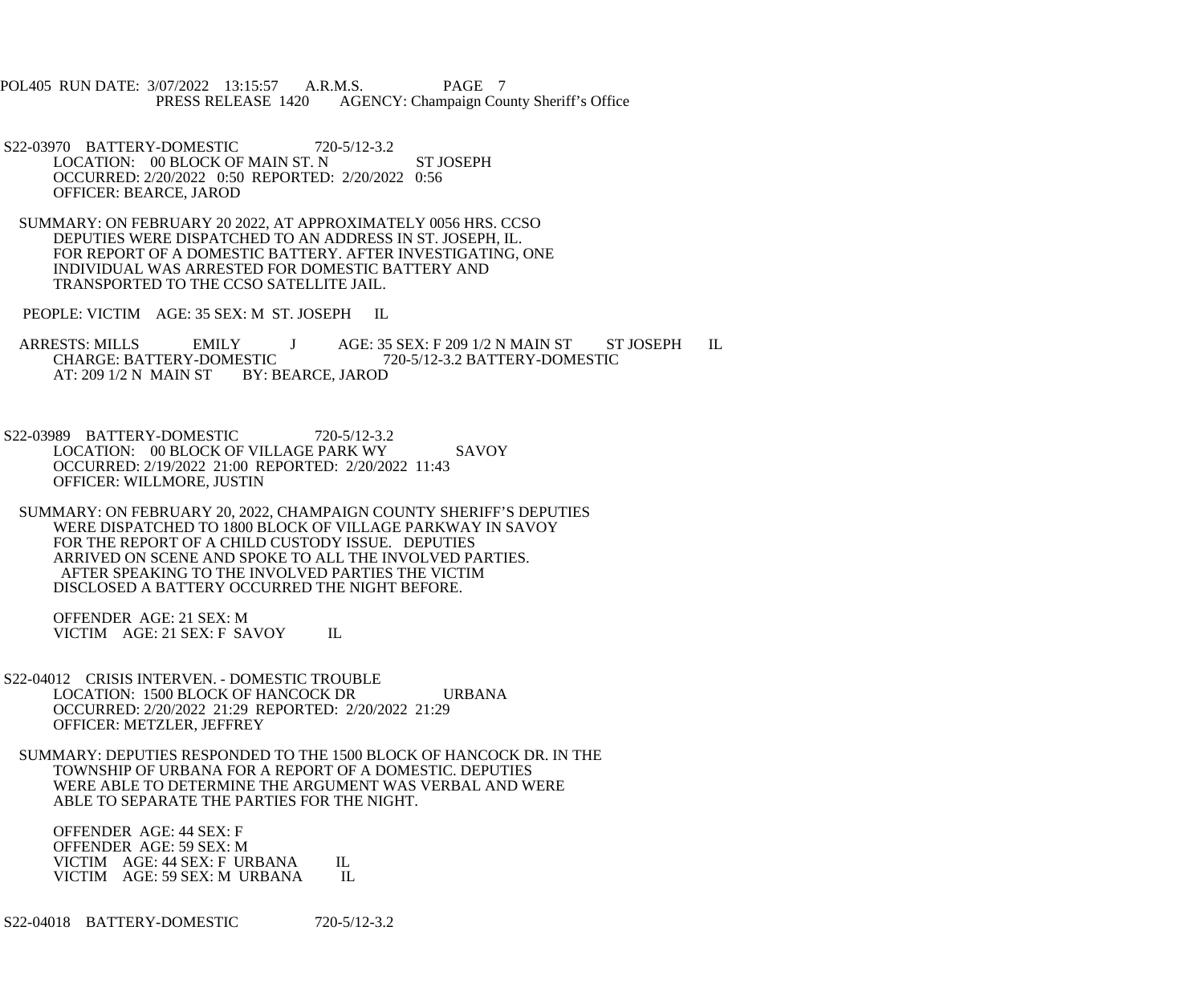POL405 RUN DATE: 3/07/2022 13:15:57 A.R.M.S. PAGE 8 PRESS RELEASE 1420 AGENCY: Champaign County Sheriff's Office LOCATION: 1400 BLOCK OF WINTERBERRY RD SAVOY OCCURRED: 2/20/2022 23:00 REPORTED: 2/20/2022 23:08 OFFICER: MAIDENS, MARK

 SUMMARY: ON SUNDAY EVENING, FEBRUARY 20, 2022 CHAMPAIGN COUNTY SHERIFF'S OFFICE PERSONNEL RESPONDED TO A RESIDENTIAL ADDRESS IN THE VILLAGE OF SAVOY FOR A REPORTED DOMESTIC ISSUE. A MALE WAS INITIALLY ARRESTED ON-SCENE DURING INTERVIEWS OF THE PARTIES, BUT WAS LATER RELEASED.

 OFFENDER AGE: 50 SEX: M VICTIM AGE: 32 SEX: F SAVOY IL

S22-04038 WARRANT-IN STATE

 LOCATION: CARROLL ST / RANDOLPH ST/WINNEBAG OCCURRED: 2/21/2022 11:31 REPORTED: 2/21/2022 11:32 OFFICER: REIFSTECK, AMANDA

 SUMMARY: ON 2/21/2022 AT APPROXIMATELY 1131 HOURS, CHAMPAIGN COUNTY SHERIFF DEPUTIES WERE DISPATCHED TO THE 100 BLOCK OF CARROLL ST. IN MAHOMET, IL FOR A REMOVE SUBJECT. UPON ARRIVAL, DEPUTIES SPOKE WITH ALL PARTIES INVOLVED. ADVICE WAS GIVEN TO THE REPORTING PERSON REGARDING RESIDENCY. DEPUTIES SPOKE WITH A MALE AT THE RESIDENCE WHO HAD A TRAFFIC WARRANT. THE MALE WAS ISSUED A NOTICE TO APPEAR AT THE CHAMPAIGN COUNTY COURTHOUSE.

PEOPLE: VICTIM SOCIETY-WARRANTS/RECOVERED PROPERTY

ARRESTS: LANGENFELD MATTHEW R AGE: 24 SEX: M 110 CARROLL ST MAHOMET IL CHARGE: WARRANT WARRANT WARRANT-IN STATE CHARGE: WARRANT-IN STATE WARRANT WARRANT-IN STATE<br>AT: 110 CARROLL ST BY: REIFSTECK. AMANDA BY: REIFSTECK, AMANDA

- S22-04041 WARRANT-IN STATE HYPODERMIC NEEDLE/SYRINGE-POSS/SALE 720-635/1,2 LOCATION: 1200 BLOCK OF ANTHONY DR W CHAMPAIGN OCCURRED: 2/21/2022 11:54 REPORTED: 2/21/2022 11:54 OFFICER: CHRISTENSEN, CORY
	- SUMMARY: MALE PLACED UNDER ARREST ON OUTSTANDING CHAMPAIGN COUNTY FELONY WARRANTS AND TRANSPORTED TO THE CHAMPAIGN CO. SATELLITE JAIL.
	- PEOPLE: VICTIM SOCIETY-WARRANTS/RECOVERED PROPERTY OFFENDER AGE: 27 SEX: M

ARRESTS: GREER CONNOR J AGE: 27 SEX: M HOMELESS CHAMPAIGN IL CHARGE: WARRANT WARRANT WARRANT-IN STATE E WARRANT WARRANT-IN STATE<br>BY: CHRISTENSEN, CORY AT: 1212 W ANTHONY DR BY: CHRISTENSEN, CORY J AGE: 27 SEX: M HOMELESS CHAMPAIGN IL<br>E WARRANT WARRANT-IN STATE CHARGE: WARRANT-IN STATE AT: 1212 W ANTHONY DR BY: CHRISTENSEN, CORY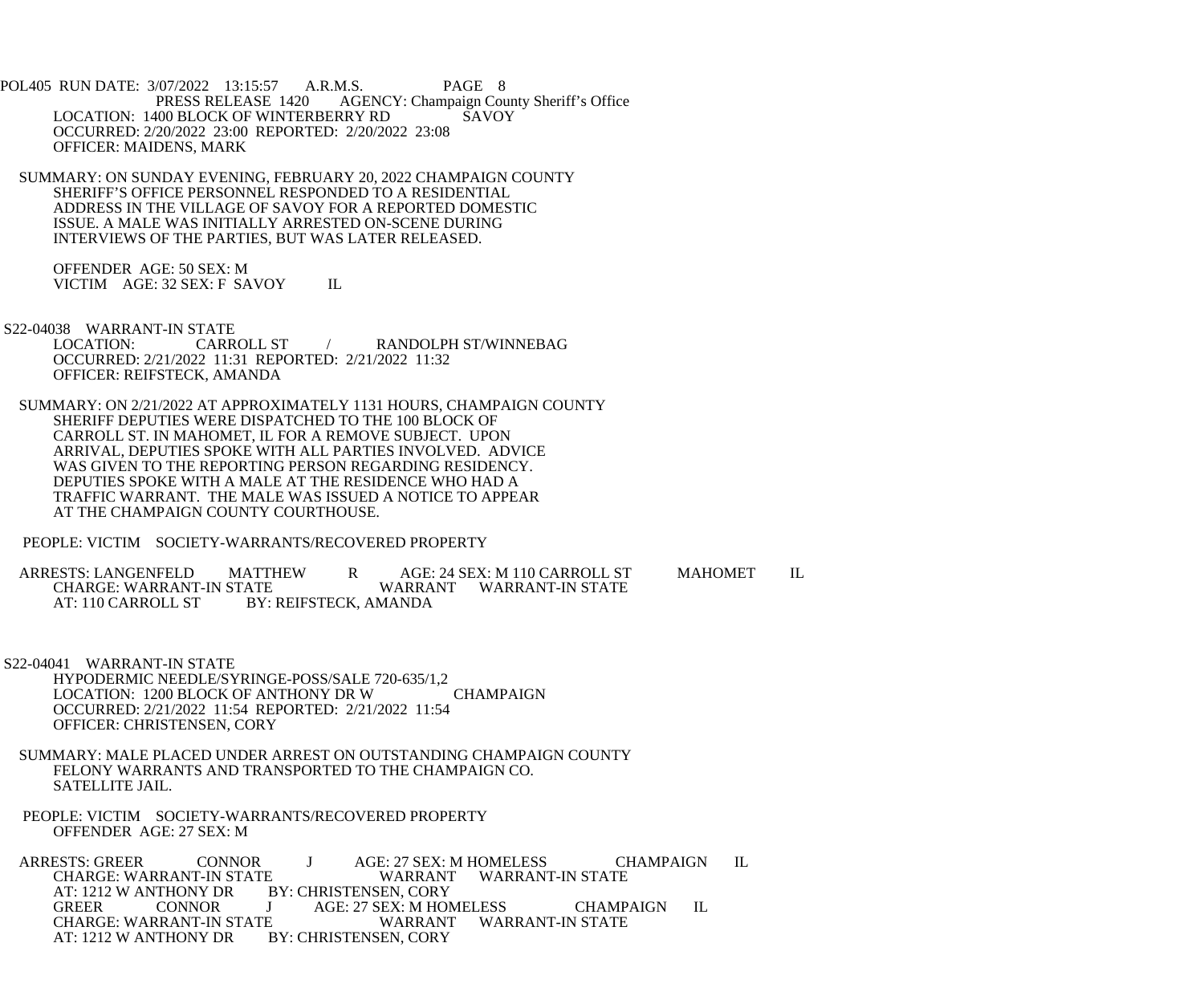POL405 RUN DATE: 3/07/2022 13:15:57 A.R.M.S. PAGE 9<br>PRESS RELEASE 1420 AGENCY: Champaign Cou PRESS RELEASE 1420 AGENCY: Champaign County Sheriff's Office<br>
GREER CONNOR J AGE: 27 SEX: M HOMELESS CHAMP. CONNOR J AGE: 27 SEX: M HOMELESS CHAMPAIGN IL<br>RANT-IN STATE WARRANT WARRANT-IN STATE CHARGE: WARRANT-IN STATE WARRANT<br>AT: 1212 W ANTHONY DR BY: CHRISTENSEN, CORY AT: 1212 W ANTHONY DR

- S22-04341 WARRANT-IN STATE LOCATION: 100 BLOCK OF MAIN E URBANA OCCURRED: 2/22/2022 15:35 REPORTED: 2/22/2022 15:35 OFFICER: ALLEN, SHANE E.
- SUMMARY: PROBATION CALLED COURT SECURITY FOR A PROBATIONER WITH AN ACTIVE WARRANT. NOTICE TO APPEAR ISSUED.
- PEOPLE: VICTIM SOCIETY-WARRANTS/RECOVERED PROPERTY

ARRESTS: JOHNSON ABIGAIL ANNE AGE: 20 SEX: F 1012 CR 2125 E SIDNEY IL CHARGE: WARRANT-IN STATE CHARGE: WARRANT-IN STATE WARRANT WARRANT-IN STATE<br>AT: 101 E MAIN BY: ALLEN, SHANE E. BY: ALLEN, SHANE E.

S22-04167 THEFT-RETAIL 720-5/16-25<br>LOCATION: WARREN ST E N THIRD ST/N FOURTH OCCURRED: 2/22/2022 18:09 REPORTED: 2/22/2022 18:14 OFFICER: CARLSON,CHRISTOPHER T

 SUMMARY: ON 02/22/2022 AT APPROXIMATELY 1815 HOURS THE CHAMPAIGN COUNTY SHERIFF'S OFFICE RESPONDED TO A RETAIL THEFT AT A GAS STATION IN THE 300 BLOCK OF E. WARREN ST. IN THE VILLAGE OF SAINT JOSEPH, IL. IT WAS DISCOVERED THAT TWO MALE SUSPECTS STOLE NUMEROUS BOTTLES OF LIQUOR WITHOUT PAYING. MINIMUM SUSPECT INFORMATION IS AVAILABLE. THIS IS AN ON-GOING INVESTIGATION.

PROPERTY: STOLEN 1 LIQUOR

STOLEN 1 LIQUOR

STOLEN 1 LIQUOR

STOLEN 2 LIQUOR

PEOPLE: VICTIM JACK FLASH ST. JOSPEH IL OFFENDER AGE: 00 SEX: M RACE: B HEIGHT: 000 WEIGHT: 000 HAIR: BAL EYES: DESCR: BLU JEANS, BLK POLO JACKET, WHI MASK, BLK SHOES OFFENDER AGE: 00 SEX: M RACE: B HEIGHT: 000 WEIGHT: 000 HAIR: EYES: DESCR: BLK/GRY JEANS, BLU JACKET, GRY/WHI SHOES, GRY SOCK HAT

S22-04259 TELEPHONE THREAT 720-5/26.5-2(A)(2)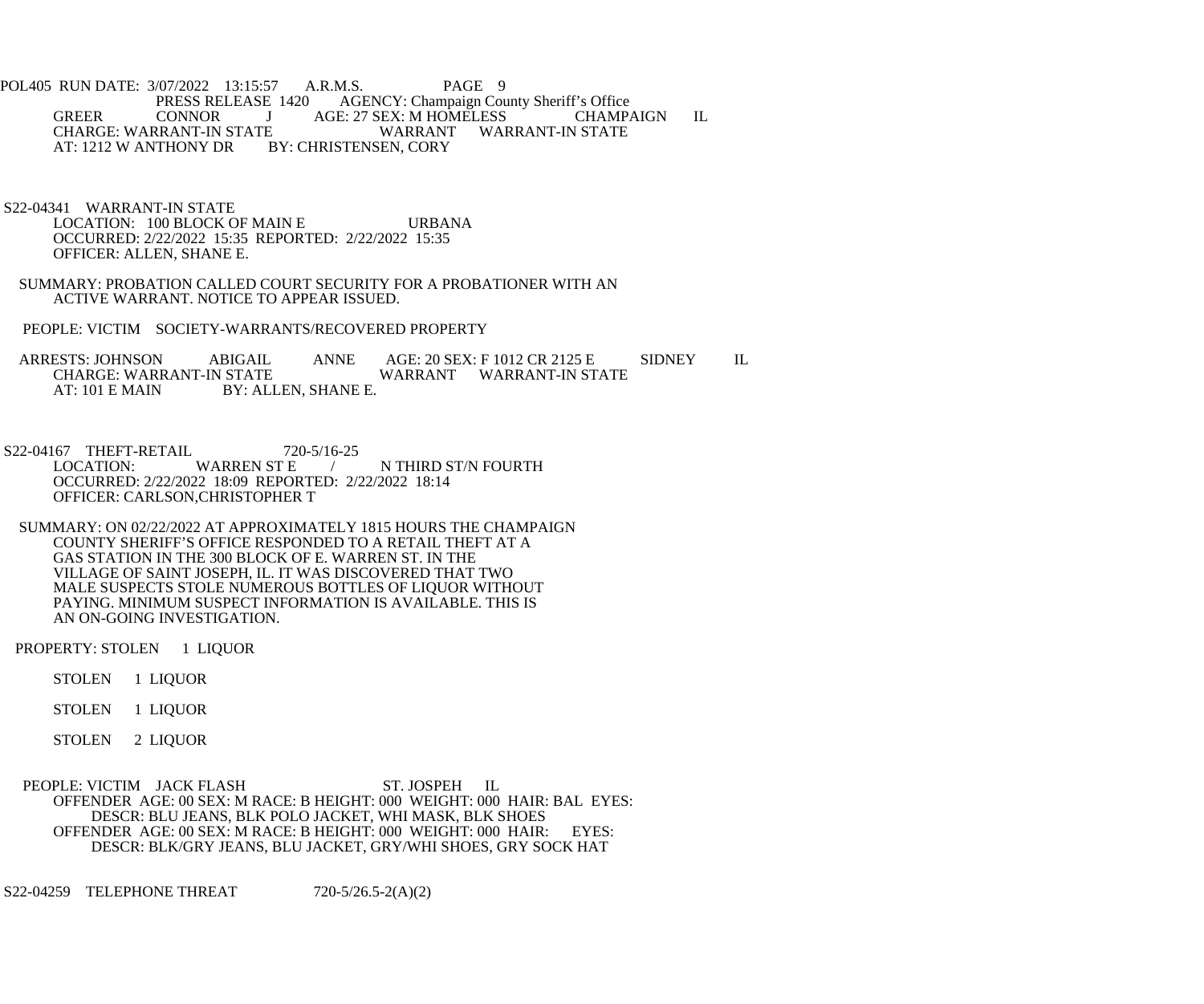POL405 RUN DATE: 3/07/2022 13:15:57 A.R.M.S. PAGE 10<br>PRESS RELEASE 1420 AGENCY: Champaign Cou AGENCY: Champaign County Sheriff's Office LOCATION: 200 BLOCK OF ART BARTELL RD. URBANA TWP OCCURRED: 2/23/2022 16:24 REPORTED: 2/23/2022 16:24 OFFICER: REIFSTECK, JONATHAN

 SUMMARY: THE SUSPECT REPORTEDLY MADE A VERBAL THREAT TO THE VICTIM IN REFERENCE TO THE SUSPECT'S IMPOUNDED DOG. THE THREAT WAS MADE OVER THE PHONE. NO ENFORCEMENT ACTION WAS TAKEN BASED ON THE TOTALITY OF THE CIRCUMSTANCES.

 OFFENDER AGE: 30 SEX: F VICTIM CHAMPAIGN COUNTY ANIMAL CONTROL URBANA IL

- S22-04279 BURGLARY RESIDENTIAL 720-5/19-3 CONSPIRE<br>THEFT FROM MOTOR VEHICLE 720-5/16-1 CONSPIRE THEFT FROM MOTOR VEHICLE LOCATION: 100 BLOCK OF DENTON DR SAVOY OCCURRED: 2/23/2022 0:37 REPORTED: 2/23/2022 19:21 OFFICER: WELDON, MATTHEW
- SUMMARY: DISPATCHED TO A SAVOY RESIDENCE IN REFERENCE TO A BURGLARY OF A MOTOR VEHICLE. THE SUSPECT ENTERED THE VICTIM'S OPEN GARAGE AND TOOK MULTIPLE CREDIT/DEBIT CARDS FROM THE VICTIM'S VEHICLE. NOTHING ELSE WAS REPORTED MISSING.
- PROPERTY: STOLEN 3 CREDIT/DEBIT/GAS CARDS
	- OFFENDER SEX: RACE: HEIGHT: 000 WEIGHT: 000 HAIR: EYES:<br>VICTIM AGE: 36 SEX: M SAVOY II. VICTIM AGE: 36 SEX: M SAVOY

## S22-04334 WARRANT-IN STATE

LOCATION: 100 BLOCK OF MAIN E URBANA OCCURRED: 2/24/2022 13:17 REPORTED: 2/24/2022 13:17 OFFICER: ALLEN, SHANE E.

- SUMMARY: PROBATION CALLED COURT SECURITY FOR A PROBATIONER WITH AN ACTIVE WARRANT. SUBJECT ARRESTED ON A FORD COUNTY WARRANT.
- PEOPLE: VICTIM SOCIETY-WARRANTS/RECOVERED PROPERTY

 ARRESTS: BROWN JAMARI CHAVONTE AGE: 31 SEX: M 172 STERLING CT BLD8 203A SAVOY IL WARRANT WARRANT-IN STATE AT: BY: ALLEN, SHANE E.

- S22-04330 HARASSMENT BY TELEPHONE 720-5/26.5-2 LOCATION: 200 BLOCK OF MAIN ST S BROADLANDS OCCURRED: 2/23/2022 19:45 REPORTED: 2/24/2022 13:31 OFFICER: REIFSTECK, BRANDON
- SUMMARY: VICTIM HAS AN OOP AGAINST THE SUSPECT. THE OOP HAS NOT BEEN SERVED. OVER THE COURSE OF TWO DAYS, SUSPECT CALLED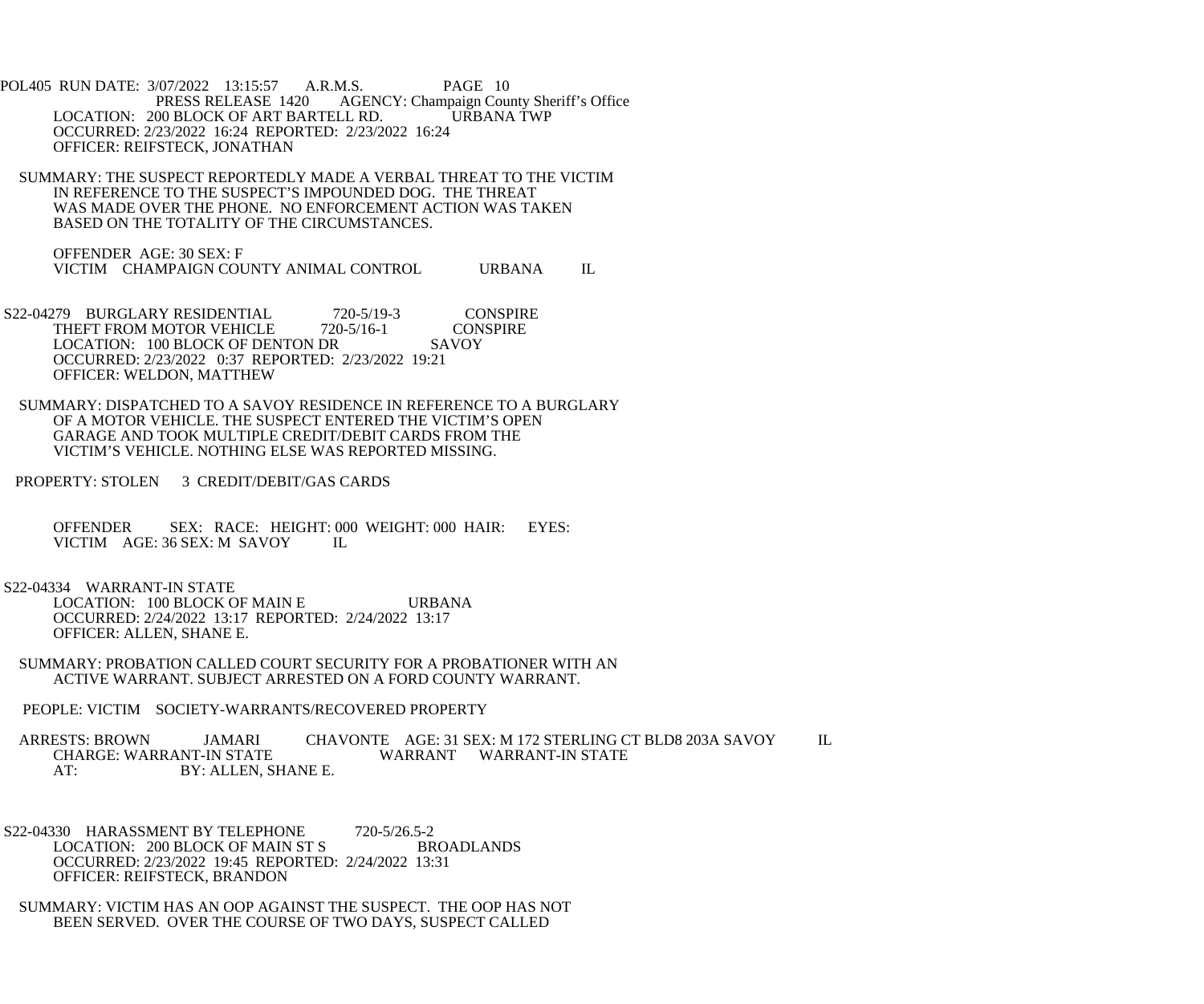POL405 RUN DATE: 3/07/2022 13:15:57 A.R.M.S. PAGE 11<br>PRESS RELEASE 1420 AGENCY: Champaign Cou AGENCY: Champaign County Sheriff's Office VICTIM ABOUT TWENTY TIMES OVER THE PHONE.

 OFFENDER AGE: 54 SEX: M VICTIM AGE: 47 SEX: F BROADLANDS IL

- S22-04335 CANCEL/SUSPEND/REVOKED REGISTRATION 625-5/3-702<br>DRIVING UNDER REVOKED LICENSE 625-5/6-303 DRIVING UNDER REVOKED LICENSE OPERATE UNINSURED MOTOR VEHICLE 625-5/3-707<br>LOCATION: 00 BLOCK OF 2100E @ 2500N THOMASBORO LOCATION:  $00$  BLOCK OF 2100E @ 2500N OCCURRED: 2/24/2022 14:00 REPORTED: 2/24/2022 14:05 OFFICER: CARLSON,CHRISTOPHER T
- SUMMARY: ON 02/24/2022 AT APPROXIMATELY 1405 HOURS, A CHAMPAIGN COUNTY SHERIFF DEPUTY INITIATED A TRAFFIC STOP ON A VEHICLE PURSUANT TO AN ILLINOIS VEHICLE CODE VIOLATION IN COMPROMISE TOWNSHIP, CHAMPAIGN COUNTY, IL. THE DRIVER WAS KNOWN TO HAVE A REVOKED STATE OF ILLINOIS DRIVER'S LICENSE. THE PASSENGER WAS FOUND TO HAVE AN ACTIVE PAROLE VIOLATION WARRANT OUT OF IDAHO OUTSIDE OF GEOGRAPHICAL EXTRADITION LIMITS AND WAS RELEASED FROM THE STOP WITH THE DRIVER. THE DRIVER WAS RELEASED ON CITATIONS. THE DRIVER RECENTLY SERVED ONE MONTH OF INCARCERATION ON ELECTRONIC HOME DETENTION MONITORING FOR DRIVING ON A REVOKED STATE OF ILLINOIS DRIVER'S LICENSE.
- PEOPLE: VICTIM SOCIETY OFFENDER AGE: 42 SEX: F

ARRESTS: SANFORD AMBER NICOLE AGE: 42 SEX: F 106 E WILLARD ST GIFFORD IL<br>CHARGE: DRIVING UNDER REVOKED LICENSE 625-5/6-303 DRIVING UNDER REVOKED LIC CHARGE: DRIVING UNDER REVOKED LICENSE<br>AT: 2500 M/2100 E BY: CARLSON.CHRISTO BY: CARLSON, CHRISTOPHER T SANFORD AMBER NICOLE AGE: 42 SEX: F 106 E WILLARD ST GIFFORD IL CHARGE: OPERATE UNINSURED MOTOR V CHARGE: OPERATE UNINSURED MOTOR VEHICLE<br>AT: 2500 M/2100 E BY: CARLSON, CHRISTOPH BY: CARLSON, CHRISTOPHER T

S22-04428 DECEPTIVE PRACTICES 720-5/17-1 LOCATION: 600 BLOCK OF VALLEY VIEW DR PHILO OCCURRED: 2/25/2022 15:00 REPORTED: 2/25/2022 19:45 OFFICER: KEYES, CHELSEY

SUMMARY: RP FELL VICTIM TO A PHONE SCAM AND LOST MONEY.

OFFENDER SEX: RACE: HEIGHT: 000 WEIGHT: 000 HAIR: EYES: VICTIM AGE: 64 SEX: M PHILO VICTIM AGE: 64 SEX: M PHILO IL<br>VICTIM AGE: 66 SEX: F PHILO IL VICTIM AGE: 66 SEX: F PHILO

S22-04484 BATTERY-AGGRAVATED 720-5/12-3.05<br>ASSAULT 720-5/12-1 **ASSAULT** LOCATION: 100 BLOCK OF LAWRENCE ST MAHOMET OCCURRED: 2/26/2022 17:00 REPORTED: 2/26/2022 17:04 OFFICER: SELLEK, KYLE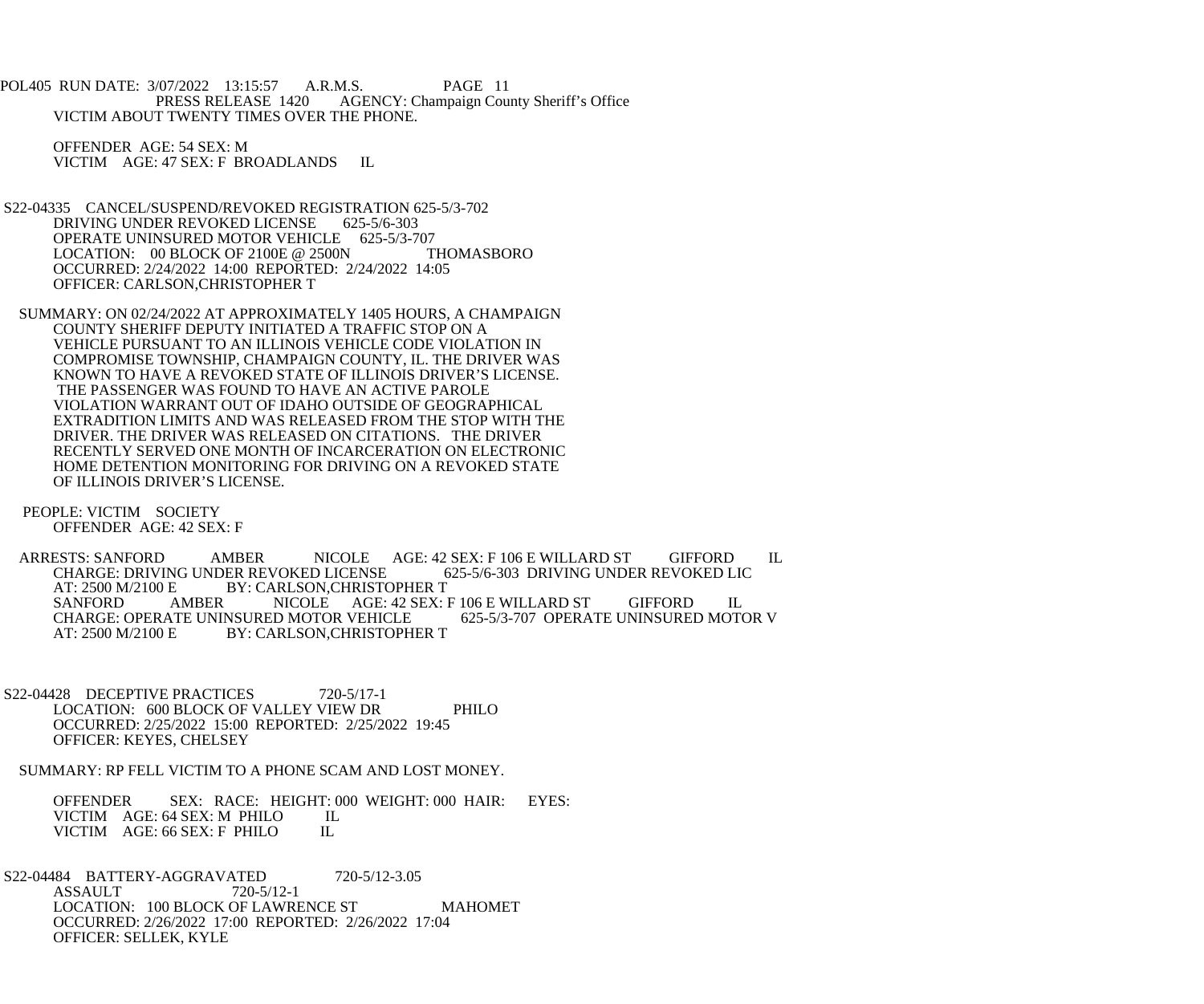POL405 RUN DATE: 3/07/2022 13:15:57 A.R.M.S. PAGE 12<br>PRESS RELEASE 1420 AGENCY: Champaign Cou AGENCY: Champaign County Sheriff's Office

- SUMMARY: DEPUTIES WERE DISPATCHED TO A RESIDENCE IN MAHOMET TOWNSHIP FOR THE REPORT OF A BATTERY THAT HAD JUST OCCURRED. AFTER SPEAKING WITH ALL INVOLVED PARTIES, IT WAS DETERMINED THAT AN AGGRAVATED BATTERY HAD OCCURRED. THE SUSPECT WAS ARRESTED AND BOOKED INTO THE CHAMPAIGN COUNTY SATELLITE JAIL WITHOUT INCIDENT.
- PEOPLE: VICTIM AGE: 49 SEX: F MAHOMET IL VICTIM AGE: 74 SEX: M MAHOMET IL VICTIM AGE: 74 SEX: M MAHOMET

ARRESTS: LYNCH JAMES PRESTON AGE: 50 SEX: M 154 LAWRENCE ST MAHOMET IL CHARGE: BATTERY-AGGRAVATED 720-5/12-3.0 BATTERY-AGGRAVATED VATED 720-5/12-3.0 BATTERY-AGGRAVATED<br>BY: SELLEK, KYLE AT: 154 LAWRENCE ST BY: SELLEK, KYLE LYNCH JAMES PRESTON AGE: 50 SEX: M 154 LAWRENCE ST MAHOMET IL<br>CHARGE: ASSAULT 720-5/12-1 ASSAULT 720-5/12-1 ASSAULT<br>BY: SELLEK, KYLE AT: 154 LAWRENCE ST

 S22-04512 WARRANT-IN STATE LOCATION: 100 BLOCK OF DEWEY ST URBANA OCCURRED: 2/27/2022 6:20 REPORTED: 2/27/2022 6:20 OFFICER: LIVINGSTON, ANDREW

- SUMMARY: ON 2/27/2022, CHAMPAIGN COUNTY SHERIFF DEPUTIES WERE DISPATCHED TO A RESIDENCE ON DEWEY ST IN URBANA. WHILE ON SCENE DEPUTIES LEARNED THAT ONE OF THE OCCUPANTS INSIDE THE RESIDENCE HAD AN ACTIVE WARRANT OUT OF CHAMPAIGN COUNTY. THE SUBJECT WOULD BE TRANSPORTED THE SATELLITE JAIL AND THEN RELEASED ON A STATE NOTICE TO APPEAR DUE TO MEDICAL REASONS.
- PEOPLE: VICTIM SOCIETY-WARRANTS/RECOVERED PROPERTY

ARRESTS: RODRIGUEZ MONICA NICOLE AGE: 33 SEX: F 106 DEWEY ST URBANA IL<br>CHARGE: WARRANT-IN STATE WARRANT WARRANT-IN STATE WARRANT WARRANT-IN STATE AT: 106 DEWEY ST BY: LIVINGSTON, ANDREW

S22-04519 ASSIST FIRE DEPT<br>LOCATION: MARKET N

LOCATION: MARKET N / KYLE/MAIN STREET OCCURRED: 2/27/2022 11:45 REPORTED: 2/27/2022 12:09 OFFICER: STUCKEY, MATTHEW

 SUMMARY: ON 2/27/2022, DEPUTIES WERE DISPATCHED TO AN ASSIST FIRE CALL IN OGDEN. UPON ARRIVAL DEPUTIES WERE NOTIFIED THAT EVERYONE WAS VACATED FROM THE HOME. NOBODY WAS INJURED AND THE OCCUPANTS WERE DISPLACED DUE TO SMOKE DAMAGE.

OFFENDER SEX: RACE: HEIGHT: 000 WEIGHT: 000 HAIR: EYES: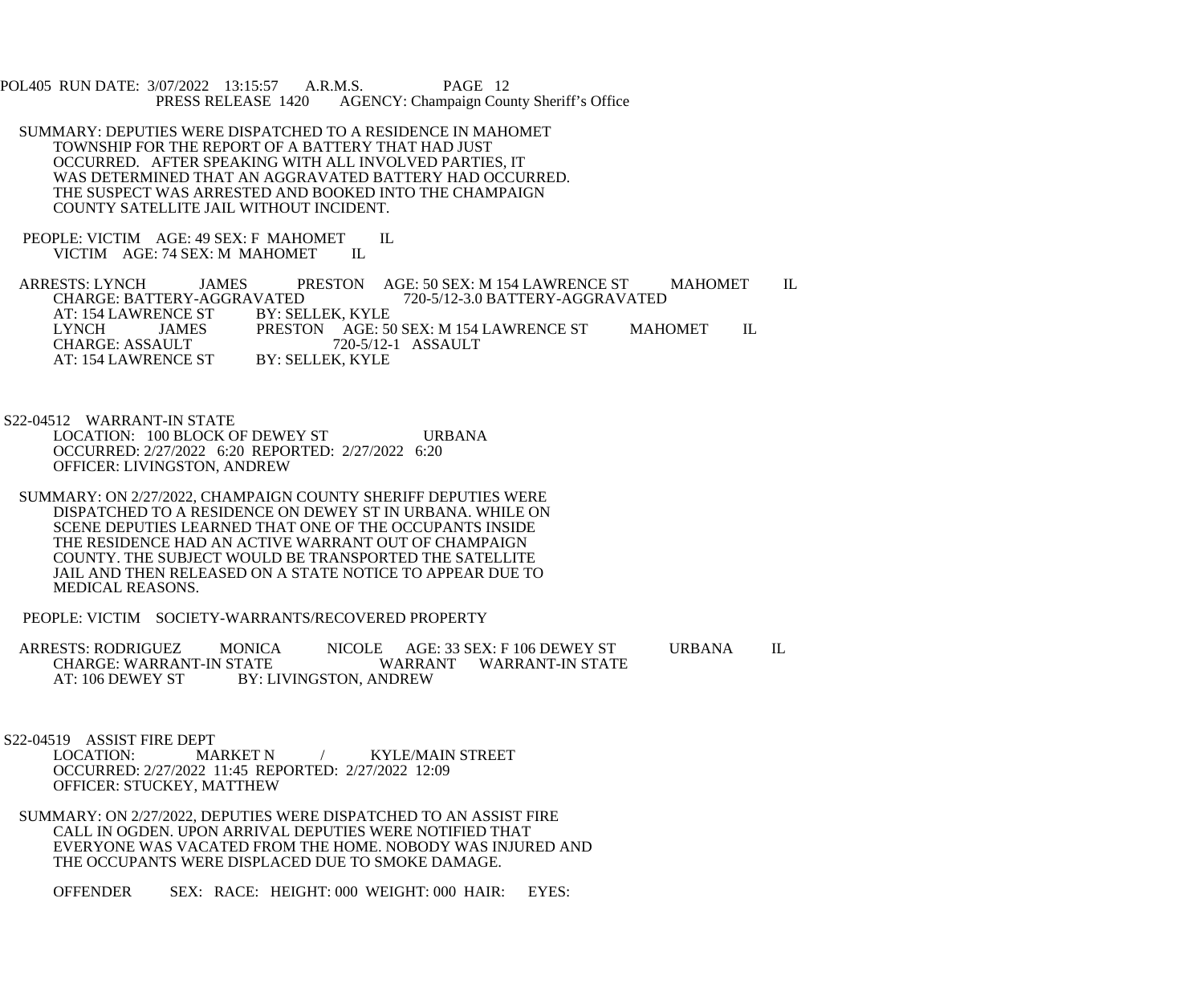POL405 RUN DATE: 3/07/2022 13:15:57 A.R.M.S. PAGE 13<br>PRESS RELEASE 1420 AGENCY: Champaign Cou AGENCY: Champaign County Sheriff's Office IL VICTIM AGE: 14 SEX: M OGDEN IL<br>VICTIM AGE: 44 SEX: F OGDEN IL VICTIM AGE: 44 SEX: F OGDEN IL<br>VICTIM AGE: 15 SEX: F PGDEM O; VICTIM AGE: 15 SEX: F PGDEM O;<br>VICTIM AGE: 11 SEX: M OGDEN IL VICTIM AGE: 11 SEX: M OGDEN

- S22-04578 BURGLARY RESIDENTIAL 720-5/19-3 LOCATION: 100 BLOCK OF GAILARDIO SAVOY OCCURRED: 2/28/2022 5:00 REPORTED: 2/28/2022 9:34 OFFICER: REIFSTECK, BRANDON
- SUMMARY: RESIDENCE ENTERED AND PURSE STOLEN. SUSPECT ATTEMPTED TO USE A DEBIT CARD FROM PURSE AT A BLOOMINGTON, IL WALMART. THE TRANSACTION WAS DENIED.
- PROPERTY: STOLEN 2 CREDIT/DEBIT/GAS CARDS
	- STOLEN 1 CREDIT/DEBIT/GAS CARDS
	- STOLEN 2 CREDIT/DEBIT/GAS CARDS
	- STOLEN 1 KEYS
	- STOLEN 1 IDENTIFICATION ITEMS
	- STOLEN 1 PURSE OR WALLET
	- OFFENDER SEX: RACE: HEIGHT: 000 WEIGHT: 000 HAIR: EYES: VICTIM AGE: 45 SEX: F SAVOY IL VICTIM AGE: 45 SEX: F SAVOY
- S22-04607 BATTERY 720-5/12-3 LOCATION: 500 BLOCK OF DUNLAP AVE S SAVOY OCCURRED: 2/28/2022 14:07 REPORTED: 2/28/2022 14:09 OFFICER: JAMES, ALEXANDER
- SUMMARY: DEPUTIES WERE DISPATCHED TO A BUSINESS IN SAVOY FOR A FIGHT BETWEEN THREE SUBJECTS. ONE INDIVIDUAL WAS ULTIMATELY ISSUED AN NTA FOR BATTERY AND RELEASED ON SCENE.
- PEOPLE: VICTIM AGE: 20 SEX: F CHAMPAIGN IL VICTIM AGE: 21 SEX: F CHAMPAIGN IL

ARRESTS: HOWELL KEONDRA L AGE: 19 SEX: F 1111 CHAMPAIGN ST CHAMPAIGN IL CHARGE: BATTERY 720-5/12-3 BATTERY CHARGE: BATTERY 720-5/12-3 BATTERY<br>AT: 505 S DUNLAP AVE BY: JAMES, ALEXANDER **BY: JAMES, ALEXANDER** 

 S22-04711 WARRANT-IN STATE LOCATION: 100 BLOCK OF MAIN ST E URBANA OCCURRED: 2/28/2022 16:20 REPORTED: 2/28/2022 16:20 OFFICER: HAMMEL, CHRIS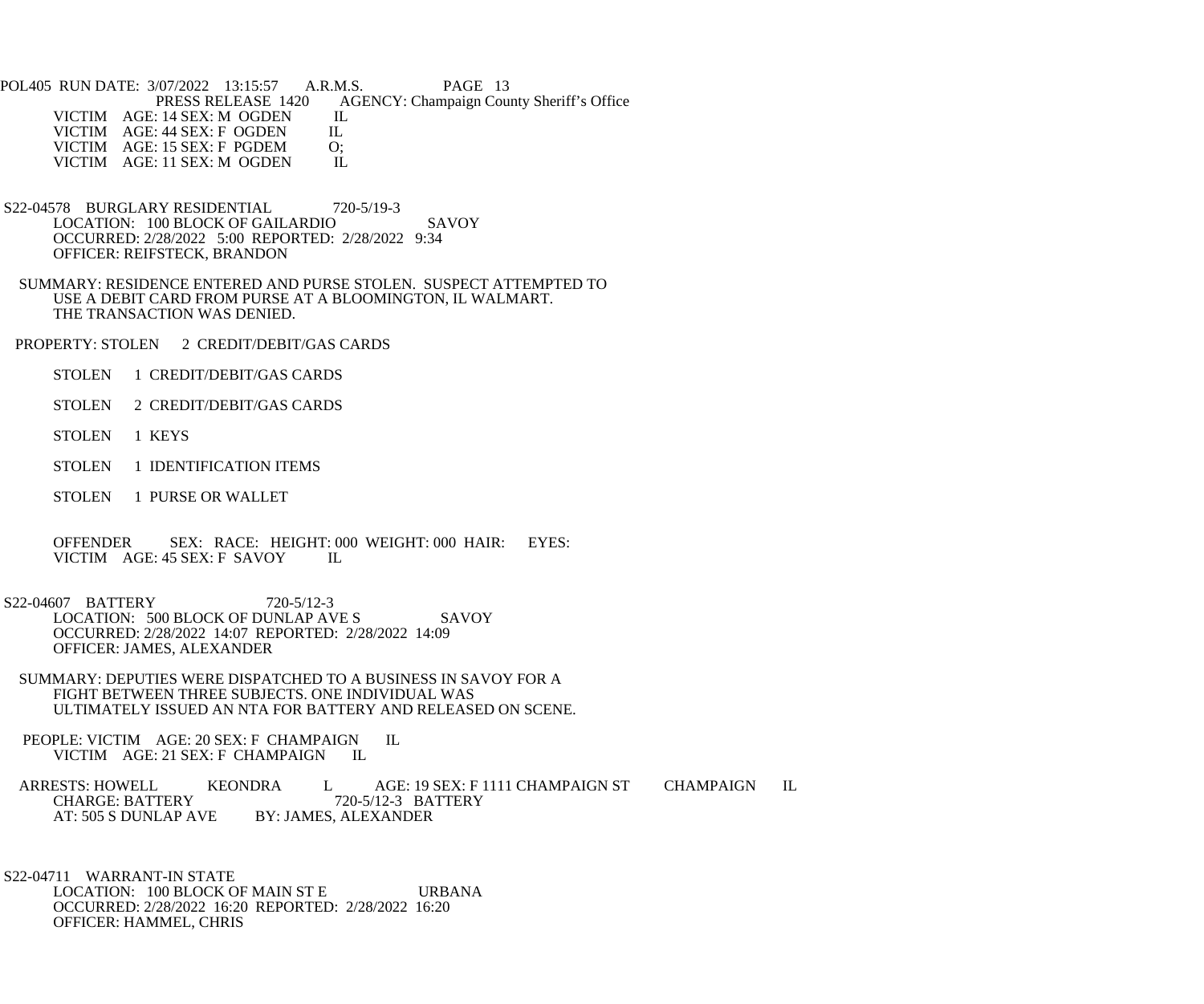## POL405 RUN DATE: 3/07/2022 13:15:57 A.R.M.S. PAGE 14 PRESS RELEASE 1420 AGENCY: Champaign County Sheriff's Office

## SUMMARY: WARRANT ARREST AT THE CHAMPAIGN COUNTY COURTHOUSE.

## PEOPLE: VICTIM SOCIETY-WARRANTS/RECOVERED PROPERTY

 ARRESTS: TOVEY JAMES R AGE: 31 SEX: M 439 COLBY ST DOWAGICA MI CHARGE: WARRANT-IN STATE WARRANT WARRANT-IN STATE<br>AT: BY: HAMMEL. CHRIS BY: HAMMEL, CHRIS

S22-04630 BURGLARY RESIDENTIAL 720-5/19-3 CONSPIRE<br>THEFT \$500 AND UNDER 720-5/16-1 CONSPIRE THEFT \$500 AND UNDER LOCATION: 100 BLOCK OF GENTIAN ST OCCURRED: 2/27/2022 16:30 REPORTED: 2/28/2022 19:50 OFFICER: WELDON, MATTHEW

 SUMMARY: DISPATCHED TO A SAVOY RESIDENCE IN REFERENCE TO A RESIDENTIAL BURGLARY REPORT. THE SUSPECT HAD ENTERED THE RESIDENCE AT SOME POINT OVERNIGHT AND STOLE MULTIPLE CREDIT CARDS AND US CURRENCY.

- PROPERTY: STOLEN 1 CREDIT/DEBIT/GAS CARDS
	- STOLEN 1 CREDIT/DEBIT/GAS CARDS
	- STOLEN 1 CURRENCY-NOT CHECKS/BOND

 OFFENDER SEX: RACE: HEIGHT: 000 WEIGHT: 000 HAIR: EYES: VICTIM AGE: 39 SEX: M SAVOY IL

S22-04631 DOMESTIC DISPUTE 750-60-101<br>LOCATION: 3200N / RT 4 RT 45/1700E OCCURRED: 2/28/2022 19:55 REPORTED: 2/28/2022 20:00 OFFICER: BIALESCHKI, DOUG

 SUMMARY: VERBAL DOMESTIC WHERE SUSPECT THREW ITEMS ABOUT THE KITCHEN WHILE BEING RECORDED BY GIRLFRIEND ON HER PHONE.

 OFFENDER AGE: 30 SEX: M VICTIM AGE: 37 SEX: F RANTOUL IL

S22-04642 WARRANT-IN STATE<br>LOCATION: S FIRST ST S  $\angle$   $\qquad \qquad \textcircled{e}$  E CURTIS RD, S OCCURRED: 3/01/2022 5:43 REPORTED: 3/01/2022 5:43 OFFICER: REIFSTECK, BRANDON

SUMMARY: SUBJECT ISSUED AN NTA FOR A CRIMINAL ARREST WARRANT.

PEOPLE: VICTIM SOCIETY-WARRANTS/RECOVERED PROPERTY

 ARRESTS: VELLON ADRRIAN M AGE: 19 SEX: M 4809 W WINDSOR RD APT C28 CHAMPAIGN IL CHARGE: WARRANT-IN STATE WARRANT<br>AT: FIRST ST / CURTIS BY: REIFSTECK, BRANDON BY: REIFSTECK, BRANDON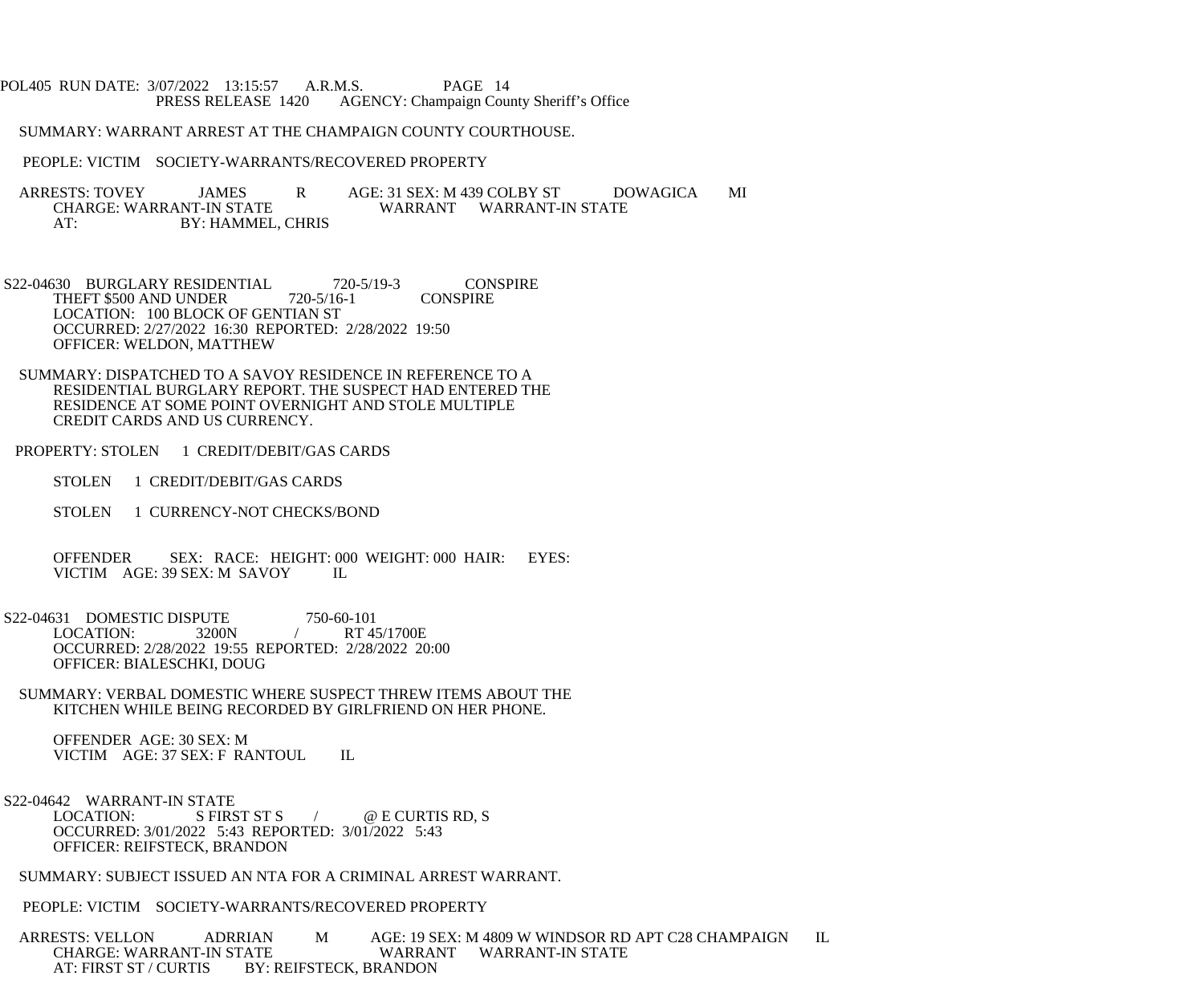POL405 RUN DATE: 3/07/2022 13:15:57 A.R.M.S. PAGE 15<br>PRESS RELEASE 1420 AGENCY: Champaign Cou AGENCY: Champaign County Sheriff's Office

S22-04659 BURGLARY RESIDENTIAL 720-5/19-3 ATTEMPT<br>LOCATION: 1600 BLOCK OF OLYMPIAN RD URBANA LOCATION: 1600 BLOCK OF OLYMPIAN RD OCCURRED: 3/01/2022 0:30 REPORTED: 3/01/2022 9:05 OFFICER: REIFSTECK, JONATHAN

 SUMMARY: THE SUSPECT REPORTEDLY TAMPERED WITH AN EXTERIOR WINDOW IN AN ATTEMPT TO GAIN ENTRY INTO THE VICTIM'S RESIDENCE. NO ENTRY WAS GAINED. THERE IS NO SUSPECT INFORMATION.

OFFENDER SEX: RACE: HEIGHT: 000 WEIGHT: 000 HAIR: EYES:<br>VICTIM AGE: 26 SEX: F URBANA IL VICTIM AGE: 26 SEX: F URBANA IL<br>VICTIM AGE: 27 SEX: M URBANA IL VICTIM AGE: 27 SEX: M URBANA

S22-04696 BATTERY-DOMESTIC 720-5/12-3.2 LOCATION: 1100 BLOCK OF EASTERN AV URBANA OCCURRED: 3/01/2022 13:36 REPORTED: 3/01/2022 13:36 OFFICER: REIFSTECK, JONATHAN

 SUMMARY: THE SUSPECT REPORTEDLY PLACED HIS HANDS ON EITHER THE VICTIM'S SHOULDERS OR ARMS IN AN ATTEMPT TO GUIDE HER TOWARDS A PARKED VEHICLE. THERE WERE NO INJURIES. THE SUSPECT AND THE VICTIM RESIDE TOGETHER AND ARE IN A DATING RELATIONSHIP. NO ARREST(S) WERE MADE BASED ON THE TOTALITY OF THE CIRCUMSTANCES.

 OFFENDER AGE: 19 SEX: M VICTIM AGE: 20 SEX: F URBANA IL

 S22-04808 THEFT OVER \$500 720-5/16-1 LOCATION: ILLINOIS ST E / SUNRISE DR OCCURRED: 2/14/2022 0:01 REPORTED: 3/01/2022 14:05 OFFICER: LIVINGSTON, ANDREW

 SUMMARY: ON 3/2/2022, CHAMPAIGN COUNTY SHERIFF DEPUTIES TOOK A REPORT OF A THEFT FROM A RENTAL PROPERTY IN URBANA TOWNSHIP. THE REPORTING PERSON ADVISED THAT HE NOTICED THAT AC UNIT ON HIS RENTAL PROPERTY MISSING. THE REPORTING PERSON WAS UNABLE TO PROVIDE SUSPECT INFORMATION.

PROPERTY: STOLEN 1 AIR CONDITIONING UNIT

 OFFENDER SEX: RACE: HEIGHT: 000 WEIGHT: 000 HAIR: EYES: VICTIM AGE: 47 SEX: M CHAMPAIGN IL

 S22-04224 MANUFACTURE CONTROLLED SUB 720-570/401 METRO ACTIVATION SEARCH WARRANT SERVICE LOCATION: 1600 BLOCK OF OLYMPIAN RD E URBANA TWP OCCURRED: 3/02/2022 6:00 REPORTED: 3/02/2022 6:00 OFFICER: CHRISTENSEN, CORY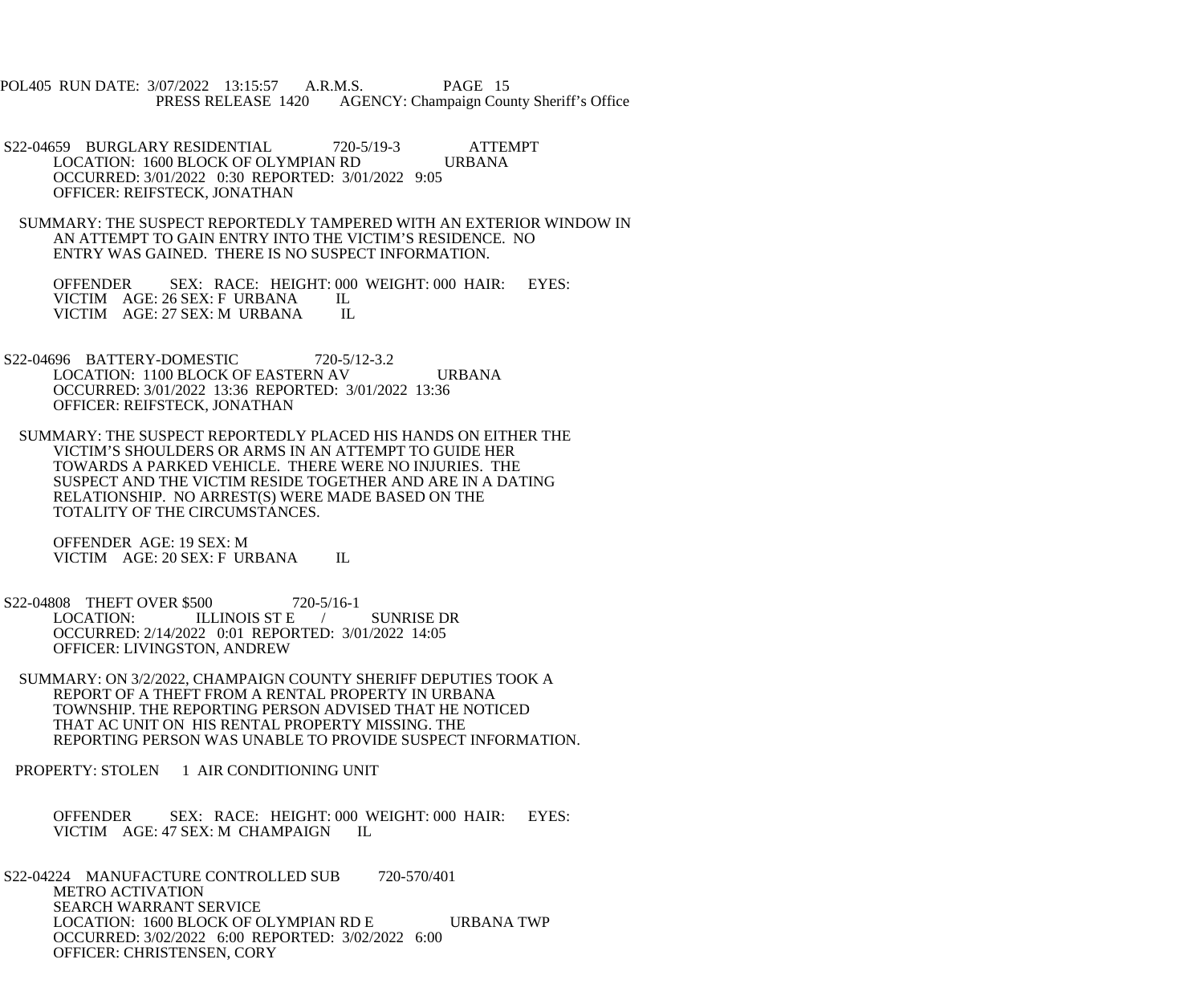POL405 RUN DATE: 3/07/2022 13:15:57 A.R.M.S. PAGE 16<br>PRESS RELEASE 1420 AGENCY: Champaign Cou AGENCY: Champaign County Sheriff's Office

- SUMMARY: ON MARCH 2ND, 2022 STREET CRIMES TASK FORCE (SCTF) MEMBERS ALONG WITH METRO SWAT AND CHAMPAIGN PD SWAT EXECUTED A SEARCH WARRANT AT THE 1600 BLK OF OLYMPIAN RD IN URBANA, ILLINOIS. AT THE CONCLUSION OF THE SEARCH WARRANT, SOME OF THE ITEMS THAT SCTF MEMBERS SEIZED WERE SEVENTY ONE POINT SIX GRAMS (71.6G) OF PURPORTED CRACK-COCAINE, SEVENTY EIGHT POINT TWO GRAMS (78.2G) OF PURPORTED COCAINE, ONE THOUSAND FOUR HUNDRED AND THIRTY (\$1,430.00) DOLLARS OF UNITED STATES CURRENCY, AND DRUG EQUIPMENT CONSISTENT WITH THE MANUFACTURING/DELIVERY OF NARCOTICS. 2 SUBJECTS WERE ARRESTED AND TAKEN TO THE CHAMPAIGN COUNTY SATELLITE JAIL.
	- PEOPLE: VICTIM SOCIETY OFFENDER AGE: 44 SEX: F OFFENDER AGE: 46 SEX: M
	- ARRESTS: FITZSIMMONS BOBBIE MARIE AGE: 44 SEX: F 1604 E OLYMPIAN #22 URBANA IL<br>CHARGE: MANUFACTURE CONTROLLED SUB 720-570/401 MANUFACTURE CONTROLLED SU CHARGE: MANUFACTURE CONTROLLED SUB AT: 1604 E OLYMPIAN RD APT 32 BY: CHRISTENSEN, CORY

LINDSEY DERRICK LAMONT AGE: 46 SEX: M 1604 E OLYMPIAN RD APT 32 URBANA IL CHARGE: MANUFACTURE CONTROLLED SU 720-570/401 MANUFACTURE CONTROLLED SU AT: 1604 E OLYMPIAN RD APT 32 BY: CHRISTENSEN, CORY

S22-04772 WARRANT-IN STATE

OPERATE UNINSURED MOTOR VEHICLE 625-5/3-707<br>IMPROPER USE OF REGISTRATION 625-5/3-703 IMPROPER USE OF REGISTRATION 625-5/3-703<br>DRIVING UNDER REVOKED LICENSE 625-5/6-303 DRIVING UNDER REVOKED LICENSE FUGITIVE FROM JUSTICE 725 ILCS 225/2 LOCATION: 100 BLOCK OF LOCUST ST N LUDLOW OCCURRED: 3/02/2022 5:00 REPORTED: 3/02/2022 8:47 OFFICER: REIFSTECK, AMANDA

- SUMMARY: ON 3/2/22 AT APPROXIMATELY 0847 HOURS, CHAMPAIGN COUNTY SHERIFF DEPUTIES WERE DISPATCHED TO THE 100 BLOCK OF LOCUST ST. IN LUDLOW, IL TO CHECK WELFARE ON A FEMALE WHO WAS REPORTED AS BATTERED. DEPUTIES ARRIVED AT THE RESIDENCE AND LOCATED A WHITE MALE OUTSIDE. AFTER DEPUTIES SPOKE WITH HIM, METCAD STATED HE HAD A WARRANT. DEPUTIES ARRESTED THE MALE AND TRANSPORTED HIM TO THE SATELLITE JAIL.
- PEOPLE: VICTIM SOCIETY-WARRANTS/RECOVERED PROPERTY OFFENDER AGE: 25 SEX: M
- ARRESTS: WILLIAMS MATTHEW M AGE: 25 SEX: M 90 N 2280 E ROAD PAXTON IL<br>CHARGE: WARRANT-IN STATE WARRANT WARRANT-IN STATE CHARGE: WARRANT-IN STATE<br>AT: 137 N LOCUST ST BY: BY: REIFSTECK, AMANDA